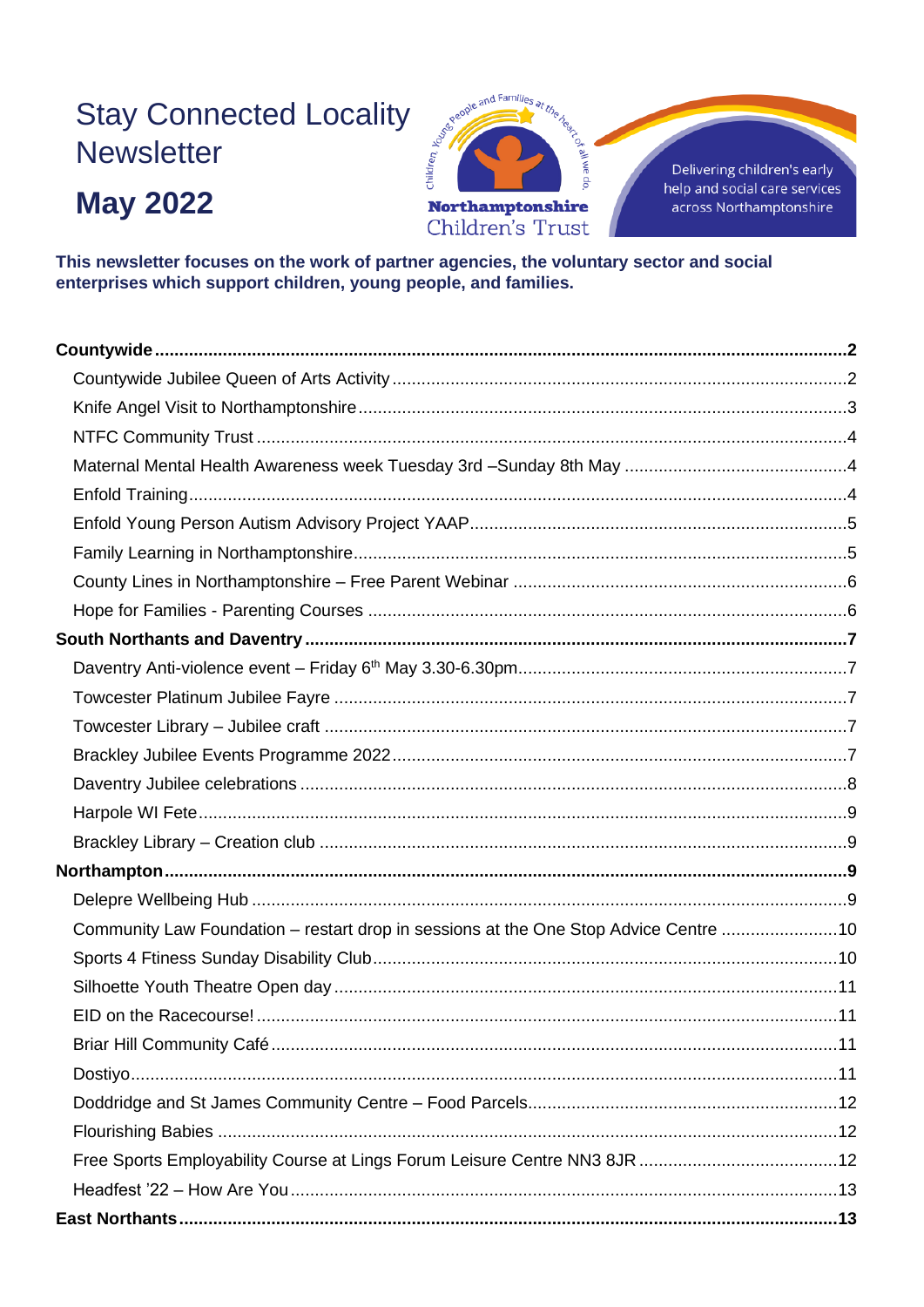| The Queen's Platinum Jubilee Big Lunch on Sunday 5 <sup>th</sup> June 2022 at Wicksteed Park 18 |  |
|-------------------------------------------------------------------------------------------------|--|
|                                                                                                 |  |
|                                                                                                 |  |
|                                                                                                 |  |
|                                                                                                 |  |
|                                                                                                 |  |
|                                                                                                 |  |
|                                                                                                 |  |
|                                                                                                 |  |
|                                                                                                 |  |
|                                                                                                 |  |
|                                                                                                 |  |

# <span id="page-1-0"></span>**Countywide**

## <span id="page-1-1"></span>**Countywide Jubilee Queen of Arts Activity**

Children and young people in Northamptonshire are being asked to display their creative skills ahead of the Platinum Jubilee in June by taking part in the countywide Queen of Arts Activity.

With the dual aims of including as many people as possible and having a minimal impact on the environment, West Northamptonshire Council (WNC) and North Northamptonshire Council (NNC) are challenging everyone to up-cycle household items by decorating them in honour of Her Majesty.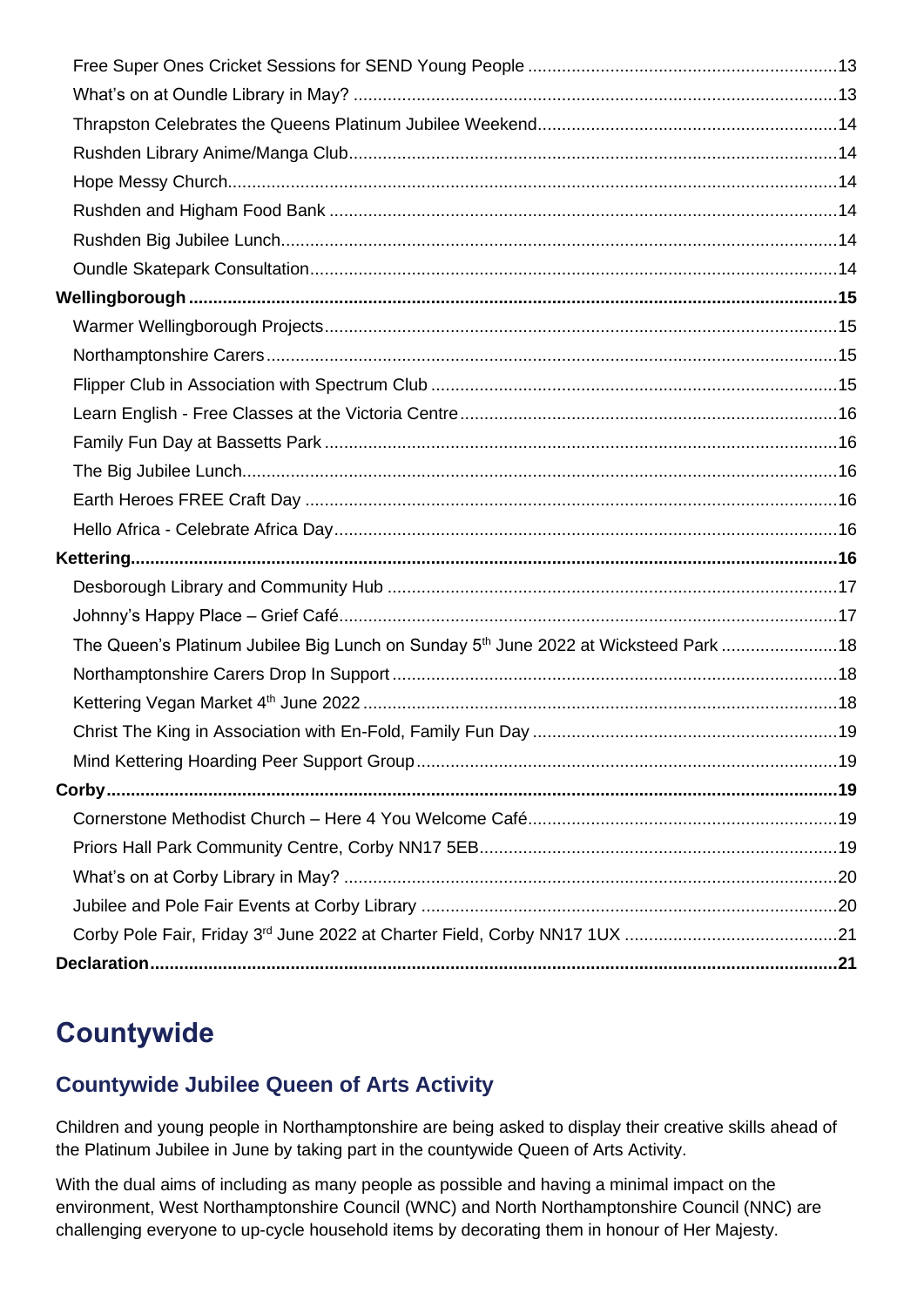The councils will display all entries in a digital Jubilee exhibition which will tour the county's libraries, starting in the west before moving on to the north.

Judges will select their favourite and the winning entrant will be invited to attend the Big Lunch as a special guest on Sunday, 5 June.

Entries must be sent to [queensjubilee@westnorthants.gov.uk](mailto:queensjubilee@westnorthants.gov.uk) by Friday, 13 May and include the entrant's name, age and a couple of lines stating, 'what the Queen means to you.'

Full details [Children and young people asked to get crafty for Queen of Arts Platinum Jubilee Activity |](https://www.westnorthants.gov.uk/news/children-and-young-people-asked-get-crafty-queen-arts-platinum-jubilee-activity)  [West Northamptonshire Council \(westnorthants.gov.uk\)](https://www.westnorthants.gov.uk/news/children-and-young-people-asked-get-crafty-queen-arts-platinum-jubilee-activity)



#### <span id="page-2-0"></span>**Knife Angel Visit to Northamptonshire**

#### **Northampton-Wellingborough-Corby**

The Knife Angel, the National Symbol Against Violence and Aggression, will be in Northampton's All Saints Plaza during the first 2 weeks of May before travelling to Corby via Wellingborough. The statue is made of over 100,000 knives collected at knife amnesties. It was made at British Ironwork Centre by artist is Alfie Bradley. See [Knife Angel](https://www.britishironworkcentre.co.uk/show-areas/the-knife-angel-official) for more details.

For a full calendar of events to raise awareness and reduce violence and aggression in West Northamptonshire visit [Knife Angel | West Northamptonshire Council \(westnorthants.gov.uk\)](https://www.westnorthants.gov.uk/community-safety-and-emergencies/knife-angel)

There are school workshops, parent awareness sessions and major bleed training amongst a whole host of sessions and events. A knife amnesty will also be taking place, with anyone able to dispose of blades with no questions asked and no fear of reprisals.

The Angel will leave Northampton on 14<sup>th</sup> May where it will travel onto Wellingborough for a short visit at The Old Grammarians Memorial Sports Field, Sywell Road, NN8 6BS. Where there is an afternoon of events happening. Starting with a march against Knife Crime and the need for safer streets leaving from Shelly Road at 11.00am and finishing at The Old Grammarians.

The knife Angel will then travel onto Corby Knife Angel will be on display in the paved area near to Lloyds Bank, Willow Place Shopping Centre, Corby, from 14<sup>th-</sup>29<sup>th</sup> May. To find out more about the events happening in Corby please visit [Knife Angel to visit North Northamptonshire | North Northamptonshire](https://www.northnorthants.gov.uk/news/knife-angel-visit-north-northamptonshire)  [Council \(northnorthants.gov.uk\)](https://www.northnorthants.gov.uk/news/knife-angel-visit-north-northamptonshire)

The Corby campaign is being directed by the following ethos/vision:

**Hope** – Every young person should be given the chance and opportunity to have an aspirational future and be able to turn their life around if they have experienced violence and exploitation.

**Unite** – Agencies and the community working together to prevent and stop all forms of violence and aggression and promote respect and diversity across all communities and cultures.

**Heal** – Taking time to remember those who have experienced violence and aggression, supporting individuals, families and communities shattered by violence and working together to rebuild and move forward.

For up to date information on the [Knife Angel](https://www.facebook.com/knifeangelnorthampton/) visit to Northamptonshire please vist Knife Angel [Northamptonshire | Facebook](https://www.facebook.com/knifeangelnorthampton/)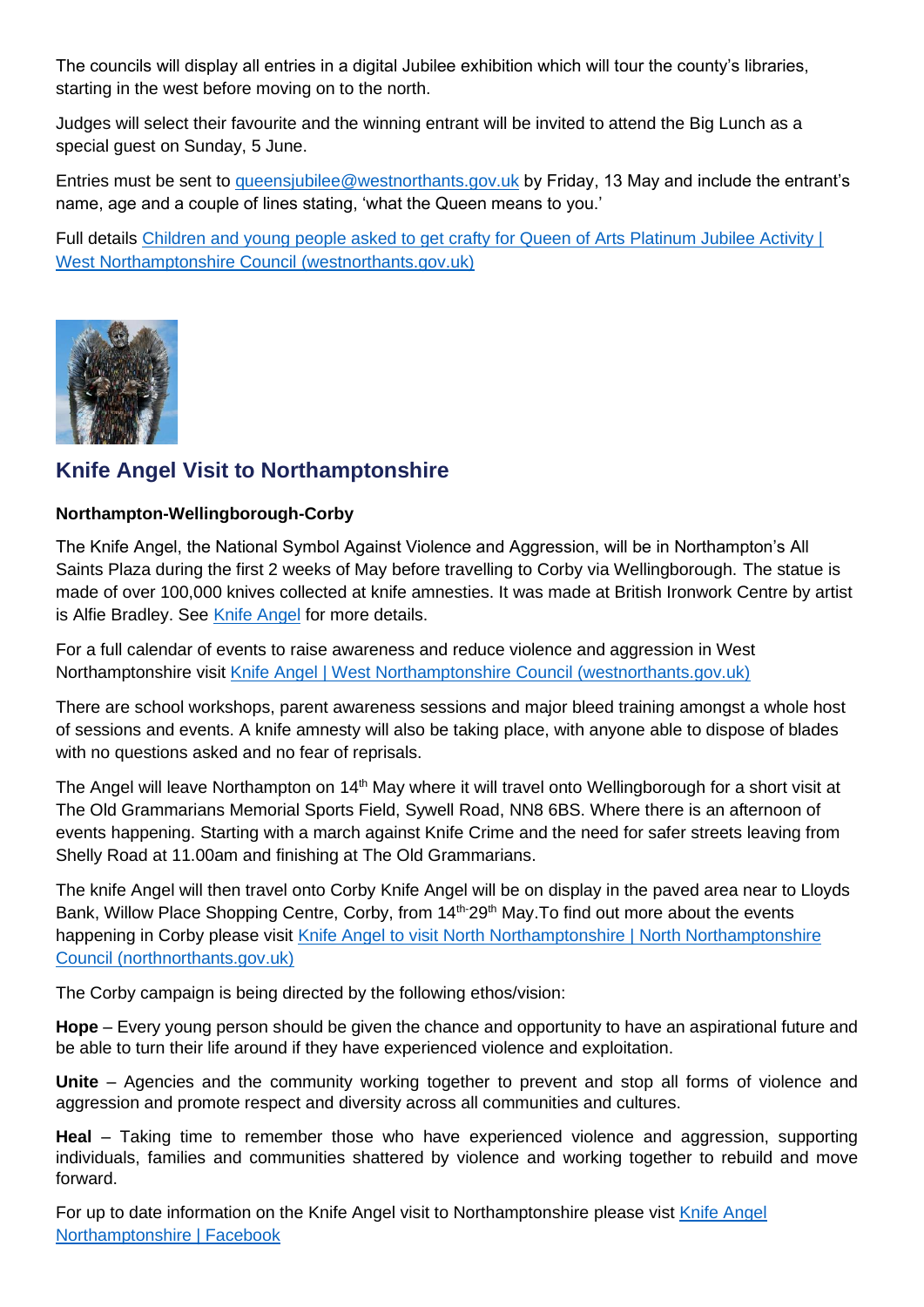

## <span id="page-3-0"></span>**NTFC Community Trust**

**The Pathways4Recovery** project allows great individual progress, taking first steps to reach employment. Receiving a one to one or small group support shows individuals how they can overcome their own barriers to enter work. We will support in job research, developing a CV or even personal challenges. There is no age limit to the programme and we are flexible around the time needed to provide support. To be eligible you must be unemployed and in reciept of universal credit. [Pathways 4 Recovery —](https://www.ntfccommunity.co.uk/pathways4recovery) [Northampton Town FC Community Trust \(ntfccommunity.co.uk\)](https://www.ntfccommunity.co.uk/pathways4recovery)

**Traineeships** If you are aged between 16-18 or 19-24 and not in education or training, then why not consider a free, 10-week full time traineeship. You'll get to work behind the scenes across the community, club and on matchdays developing skills, confidence, and qualifications, all for FREE! This is a fantastic opportunity to gain work experience and learn new skills, offering career progression paths within a sport and leisure environment.

As well as 10 weeks of work experience, participants will be able to complete a series of qualifications, such as sports leadership, as well as one-to-one support to improve employability skills such as CV writing, interview techniques and job searching. For further information please visit [Traineeships —](https://www.ntfccommunity.co.uk/traineeships) [Northampton Town FC Community Trust \(ntfccommunity.co.uk\)](https://www.ntfccommunity.co.uk/traineeships)

#### <span id="page-3-1"></span>**Maternal Mental Health Awareness week Tuesday 3rd –Sunday 8th May**

Northamptonshire Healthcare NHS Foundation Trust (NHFT) Specialist Perinatal Mental Health Service (SPMHS) will be hosting events during the week across the county raising awareness of maternal mental health conditions and providing details of the support available in Northamptonshire.

The service provides assessment, advice and specialist treatment and support for women in Northamptonshire who experience moderate to severe mental health conditions during pregnancy and after having a baby. For more information about the SPMH service, visit [www.nhft.nhs.uk/perinatal](https://www.nhft.nhs.uk/perinatal)

For further information on the week's events, which are being held across the county please see [Maternal](https://delaprewellbeing.co.uk/?page_id=902)  Mental Health Awareness Week – [Delapré Wellbeing \(delaprewellbeing.co.uk\)](https://delaprewellbeing.co.uk/?page_id=902) booking is required for some activities.



## <span id="page-3-2"></span>**Enfold Training**

Our next round of training for individuals to book onto is starting next week.

It runs Thursday 28th April, Thursday 5th May, and Thursday 12th May from 7.30pm-9.30pm via zoom. 6 hours of fantastic training for just £30 per person! Developed and delivered by individuals with lived experience of Autism which brings the training alive with fresh insights.

To book please visit [Enfold Training](https://www.eventbrite.co.uk/manage/events/294587277477/tickets)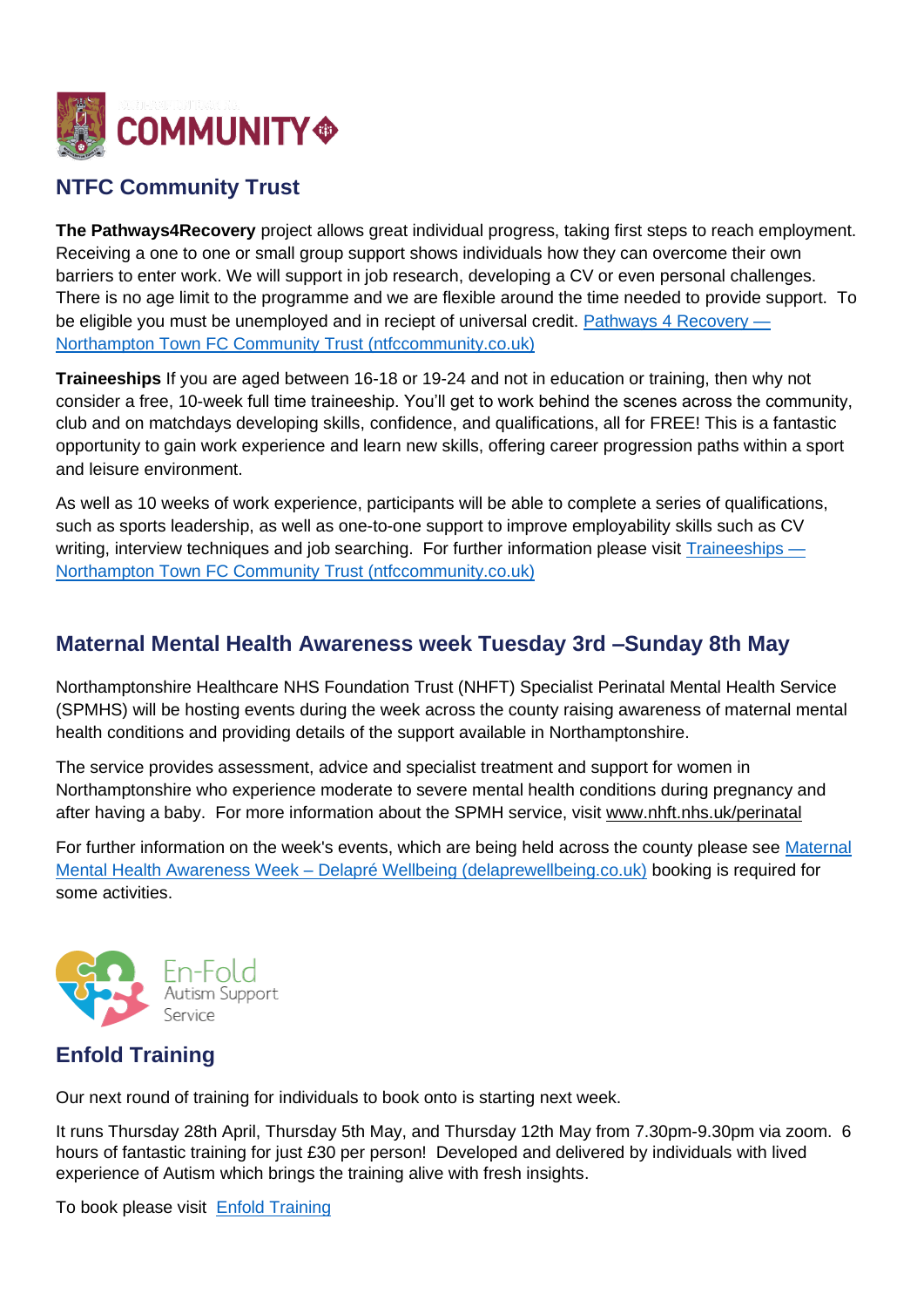Please share this opportunity with colleagues, parents, and those you support. Don't forget you can also book our training for your organisation to receive 'inhouse' and in person if you prefer!

### <span id="page-4-0"></span>**Enfold Young Person Autism Advisory Project YAAP**

Are you aged between 11 and 25? Would you like to meet other young people with Autistic Spectrum Condition (ASC)? Would like to be involved in having a say in the development of services in Northamptonshire for Autistic Young People? Would you like to be involved in co-production?

Then please join our Young Person Autism Advisory Project YAAP, we are creating a team of young people to be available to consult on projects and services in the county and an opportunity to meet likeminded young people.

Our project will work closely with Health Services and Local Councils to provide opportunities for you to voice your opinions in the way these services are developed and delivered. Some of these opportunities will be rewarded with gift vouchers in recognition of your input and time.

During the sessions we will break into two groups 11-17 and 18-25 year olds. Meetings will take place at Telford Lodge,5pm – 7pm, Rothwell Road, Kettering NN16 8FX on the following dates: 12<sup>th</sup> May 26<sup>th</sup> May 9<sup>th</sup> June 23<sup>rd</sup> June 7<sup>th</sup> July and 21<sup>st</sup> July. Buffet provided.

Please email [diane@enfold.org.uk](mailto:diane@enfold.org.uk) or contact 07845 905 766 for more information and a registration form. Please visit En-Fold - [Northamptonshire Autism Support | Facebook](https://www.facebook.com/Enfoldnorthamptonshireautismsupport/)



### <span id="page-4-1"></span>**Family Learning in Northamptonshire**

Courses to support parent and families: Courses are easy to book online at [Northamptonshire Adult](http://www.northamptonshire.gov.uk/adultlearning)  **[Learning](http://www.northamptonshire.gov.uk/adultlearning)** 

#### **Help parents manage transitions from Primary to Secondary School**

A short course of 3 weekly evening sessions to help prepare parents for a year 6 child's transition to secondary school. Start dates: **Wednesday 8th June @ 7pm and Tuesday 14th June @ 7pm**

#### **Free 123 Magic Courses for Parents**

8 Family Learning Tutors are now qualified to deliver the popular 123 Magic Parenting Course in Northamptonshire.

Free online courses for parents starting soon: Resilience for Families **Resilience** for Families **Healthy** budget cooking 123 Magic Basic digital skills for families Support your child's learning in Maths and English Online safety for families and lots more Please visit [Get Going Adult Learning Courses](https://getgoing.nccadultlearning.ac.uk/more-courses)

Bookmark Family Learning's 'Get Going' website please visit [Get Going Adult Learning Courses](https://getgoing.nccadultlearning.ac.uk/more-courses) and book your courses.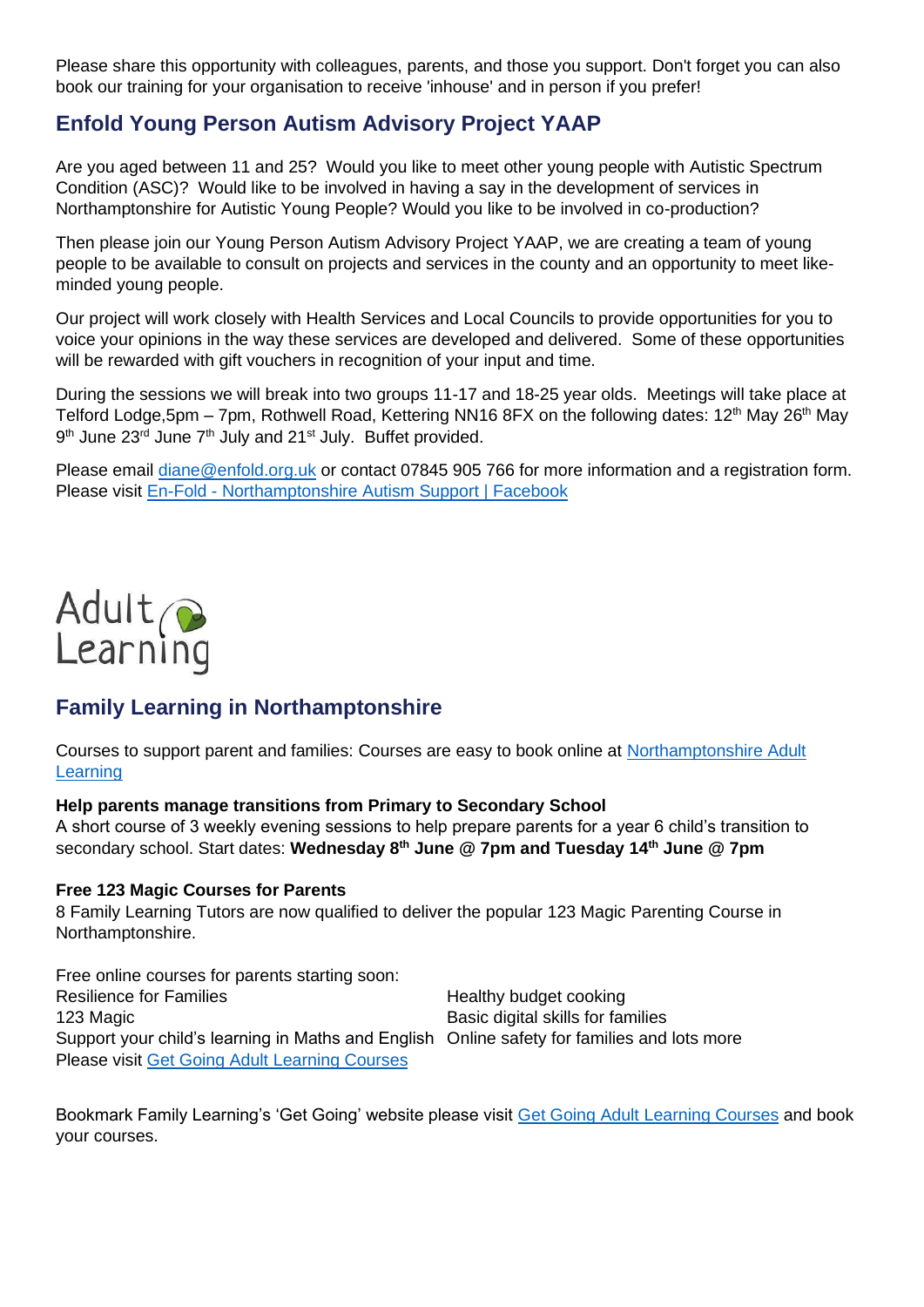### <span id="page-5-0"></span>**County Lines in Northamptonshire – Free Parent Webinar**

Join our interactive webinar where we will share what criminal exploitation including county lines is and how to spot signs it may be happening to your child or a child you know.

We cover what it looks like in your local area and where to get advice and support if you are concerned.

The interactive webinar will also give you the opportunity to ask questions, share concerns and connect with others.

Learn what county lines is

Understand what is happening in your local area

Understand the signs that your child might be at risk

Learn how offenders groom and exploit children

**Tuesday 17th May, 7.00-8.30pm**. To register please visit [County Lines in Northamptonshire -](https://www.eventbrite.com/e/county-lines-in-northamptonshire-free-parent-webinar-tickets-323095275667) Free Parent [Webinar Tickets, Tue 17 May 2022 at 19:00 | Eventbrite](https://www.eventbrite.com/e/county-lines-in-northamptonshire-free-parent-webinar-tickets-323095275667)

This will be held on zoom. The event is hosted by PACE (Parents Against Child Exploitation) and feature speakers from Northamptonshire Police, Barnardo's, OPFCC and PACE



#### <span id="page-5-1"></span>**Hope for Families - Parenting Courses**

#### **Time out for parents - children with special needs**

This 7-session course gives an opportunity for parents and carers of 3-11 year olds with a disability or additional needs to share and support one another. Each session focuses on helping you to meet your child's needs.

Date and time: Friday mornings 9:30-11:30 am, 20th May - 8th July (with a break for half term)

Cost: £20 per household including accompanying parent handbook (RRP. £9.99), additional resources and goodies. Bursary places are available for parents who qualify. To Book please visit Time out for parents - [children with additional needs](https://www.eventbrite.co.uk/e/305558261987)

#### **Handling anger in the family**

This is a short 4-week online course for parents of children aged 5-16 years. We will look at how we can manage and handle anger in a safe and healthy way, starting with ourselves as parents and carers and then with helping our children.

Date and time: Wednesday evenings, 7:00-9:00 pm from 8th - 29th June

Cost: £12.50 per household including accompanying parent handbook (RRP. £9.99) and additional resources and goodies. Bursary places are available for parents who qualify. To book please visit [Handling anger in the family](https://www.eventbrite.co.uk/e/332590415887)

If you have any questions about the above courses, please do not hesitate to contact Louise Willis Hope for Families Coordinator 07784 333825 [louise@hopeforfamilies.org.uk](mailto:louise@hopeforfamilies.org.uk)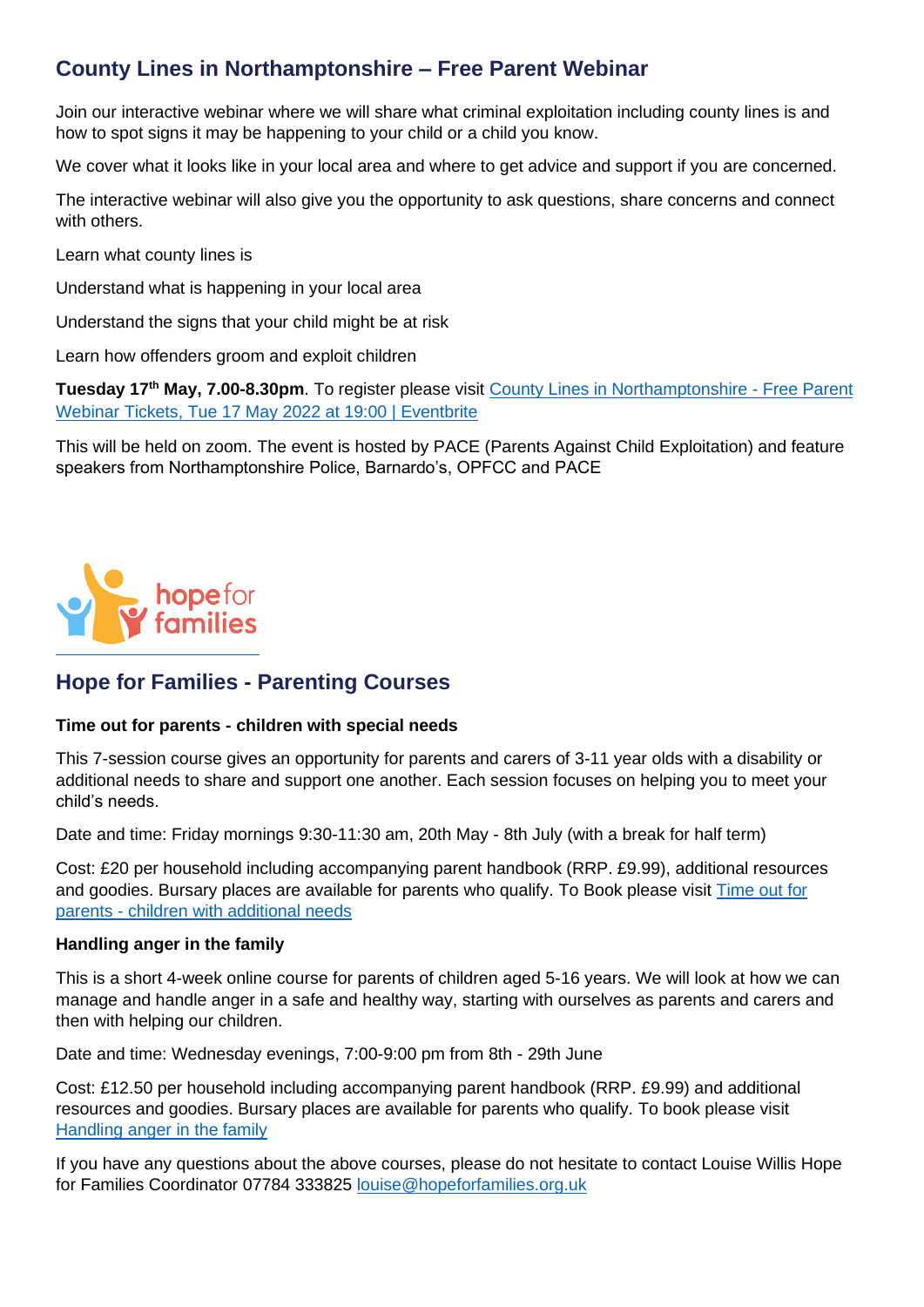## <span id="page-6-0"></span>**South Northants and Daventry**

## <span id="page-6-1"></span>**Daventry Anti-violence event – Friday 6th May 3.30-6.30pm**

The Daventry Anti-Violence event is being held to mark the presence of the [Knife Angel](https://www.westnorthants.gov.uk/community-safety-and-emergencies/knife-angel) in West Northants and encourage Daventry's commitment to anti-violence. Coinciding with the Northampton based Knife Angel activities during those two weeks, Daventry is holding its own Anti-Violence Event to show solidarity for the cause. The event and all the activities are free, and all ages are welcome.

- When: Friday 6th May 2022
- $-$  Time: 3.30-6.30pm
- Where: Daventry New Street Park, New Street, Daventry
- Entry: FREE to come along to and Family Friendly

On the day you can expect a number of activities and entertainment to get involved with, plus the opportunity to sign up to be an anti-violence ambassador and get advice from various agencies about violent crime. So come along and enjoy

- Music
- Street and Chalk Art
- Free BBQ
- The Youth Bus will be there by Guiding Young Minds
- CPR demonstration by the Emergency Services Cadets
- Youth activities and games

For more information please visit [News | Daventry Town Council](https://www.daventrytowncouncil.gov.uk/news/2022/04/daventrys-anti-violence-event-2022?fbclid=IwAR2vR-W8809hFMQmVWLY6Fn0MicopNtIkIfhYrhg5qFPDPfHA0HEF8rciFM)

#### <span id="page-6-2"></span>**Towcester Platinum Jubilee Fayre**

11am - 5pm Towcester Recreation Ground **-** A fun community event, organised by a collaboration of local voluntary organisations, led by the Rotary Club of Towcester.

A wide variety of stalls, activities, and entertainment to be held on the Recreation Ground. If you would like to get involved, please contact a member of the organising committee or email [towcesterplatinumjubileefayre@gmail.com](mailto:towcesterplatinumjubileefayre@gmail.com,enquiries@towcester-tc.gov.uk) Details of all Jubilee celebrations can be found on the Town Council website [Queen's Platinum Jubilee Weekend | Towcester Town Council \(towcester](https://www.towcester-tc.gov.uk/platinum-jubilee.html)[tc.gov.uk\)](https://www.towcester-tc.gov.uk/platinum-jubilee.html)

#### <span id="page-6-3"></span>**Towcester Library – Jubilee craft**

They will be held on Monday 30th May 2-4pm and Tuesday 31st May 10-12pm or 2-4pm in the half term holidays. As we will be celebrating the Queen's Platinum Jubilee that week, our craft activities will all be on the theme of the Jubilee.

All three sessions will run the same activities, so just pick which session suits you best. To book spaces, please email us on [Towcester.LibraryPlus@westnorthants.gov.uk](mailto:Towcester.LibraryPlus@westnorthants.gov.uk) and let us know how many places you need and which session you would like to book for. Activities will be suitable for children aged approx. 3+ with no upper limit.

#### <span id="page-6-4"></span>**Brackley Jubilee Events Programme 2022**

Brackley Town Council and the Community Events Committee present the Brackley programme of events for The Queen's Platinum Jubilee Bank Holiday Weekend.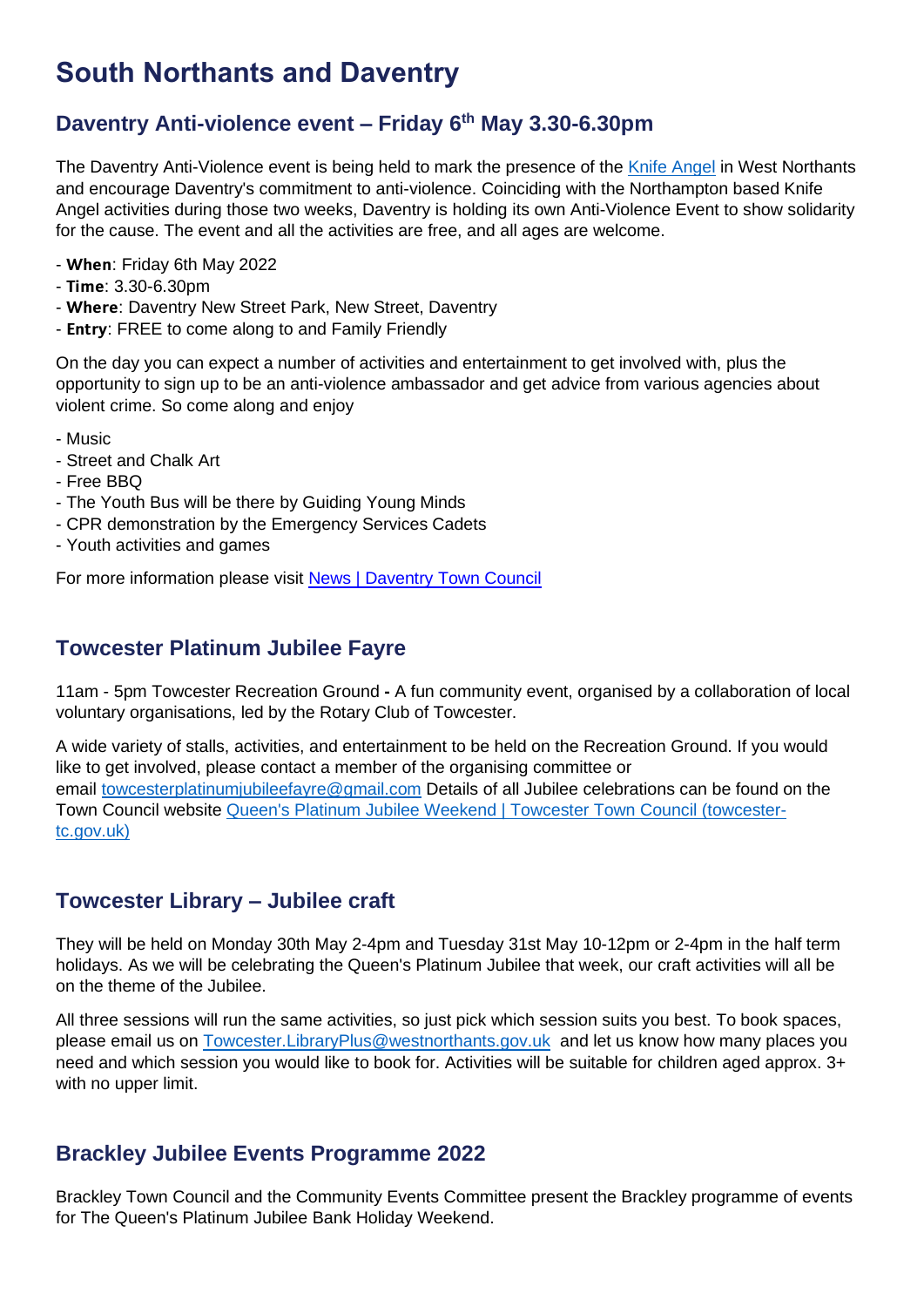Thursday 2 June:

**Brackley Platinum Jubilee Festival** at Brackley Rugby Club. 15:00 – 23:00. FREE ENTRY.

Bank holiday celebrations will kick off with a spectacular one-off event suitable for the whole family. Live music and kid's entertainment will begin at 15:00 and lead into the evening/nighttime. At 21:45, the official lighting of the beacon will take place on the mound at the Rugby Club.

Friday 3 June:

**Children's Crown Making Workshops** at Egerton Hall. Sessions start times: 10:00, 12:00 and 14:00. Free entry - must pre book.

Please contact Brackley Town Council to book your child/children onto a workshop. Call 01280 702 441 or email [office@brackleynorthants-tc.gov.uk.](mailto:office@brackleynorthants-tc.gov.uk)

#### **Jubilee Traditional Dancing and Singing for Fun - Brackley Town Hall. 10:00-12:00. FREE ENTRY**

A morning of traditional dancing mainly from the Georgian era and singing for fun with songs from around the British Isles. Everybody is invited to watch both groups, whilst having lots of fun, laughter, and a chat! Demonstrations will be held in the Civic Hall.

Traditional Dancing: 10:00 – 10:30. Singing for Fun: 11:00 – 11:30

Saturday 5 June:

**Brackley Community Carnival** at Magdalen College School, St John Site. 12:00-16:30. Free entry.

Come along and join in the fun at this year's Brackley Community Carnival. There is something for the whole family to enjoy and a perfect opportunity for us to come together as a community to celebrate. The carnival procession will leave from Bracken Leas School at 11:00 and arrive at Magdalen College School – St John Site at 12:00.

Details of all events can be found on the Brackley Town Council website [HM The Queen's Platinum](https://www.brackleynorthants-tc.gov.uk/platinumjubilee.html)  [Jubilee | Brackley Town Council \(brackleynorthants-tc.gov.uk\)](https://www.brackleynorthants-tc.gov.uk/platinumjubilee.html)

### <span id="page-7-0"></span>**Daventry Jubilee celebrations**

Not only is the mayor planting a commemorative tree as part of the Queen's Green Canopy, but local crafters are running a community project:

**Knit at Tree for the Jubilee** is a collaborative project with Northampton Museum and Art Gallery (NMAG). To celebrate the Queen's Platinum Jubilee, we're asking our crafty community to help us make a beautiful knitted and crochet blanket.

Pick up your knitting pack from either museum and/or patterns and yarn to crochet flowers and part of the tree canopy.

What: Knit a square or crochet flowers for the Jubilee blanket

: Pick up a knitting or crochet pack before the end of June 2022

Where: Collect a knitting pack or yarn for crochet pieces at either Daventry Museum & Town Council, 3 New Street, NN11 4BT

or

Northampton Museum and Art Gallery, 4-6 Guildhall Road, NN1 1DP

Deadline: Knitted squares and crochet pieces must be handed in to either museum by 4pm on 2nd July

#### **Crafty Crown Making**

On the Queen's Birthday Saturday 11th June, and the same day as the Motorcycle Festival, we will be holding Crafty Crown Making workshops from the Museum on New Street from 11am—2pm. No need to book just come along - and it is **FREE!**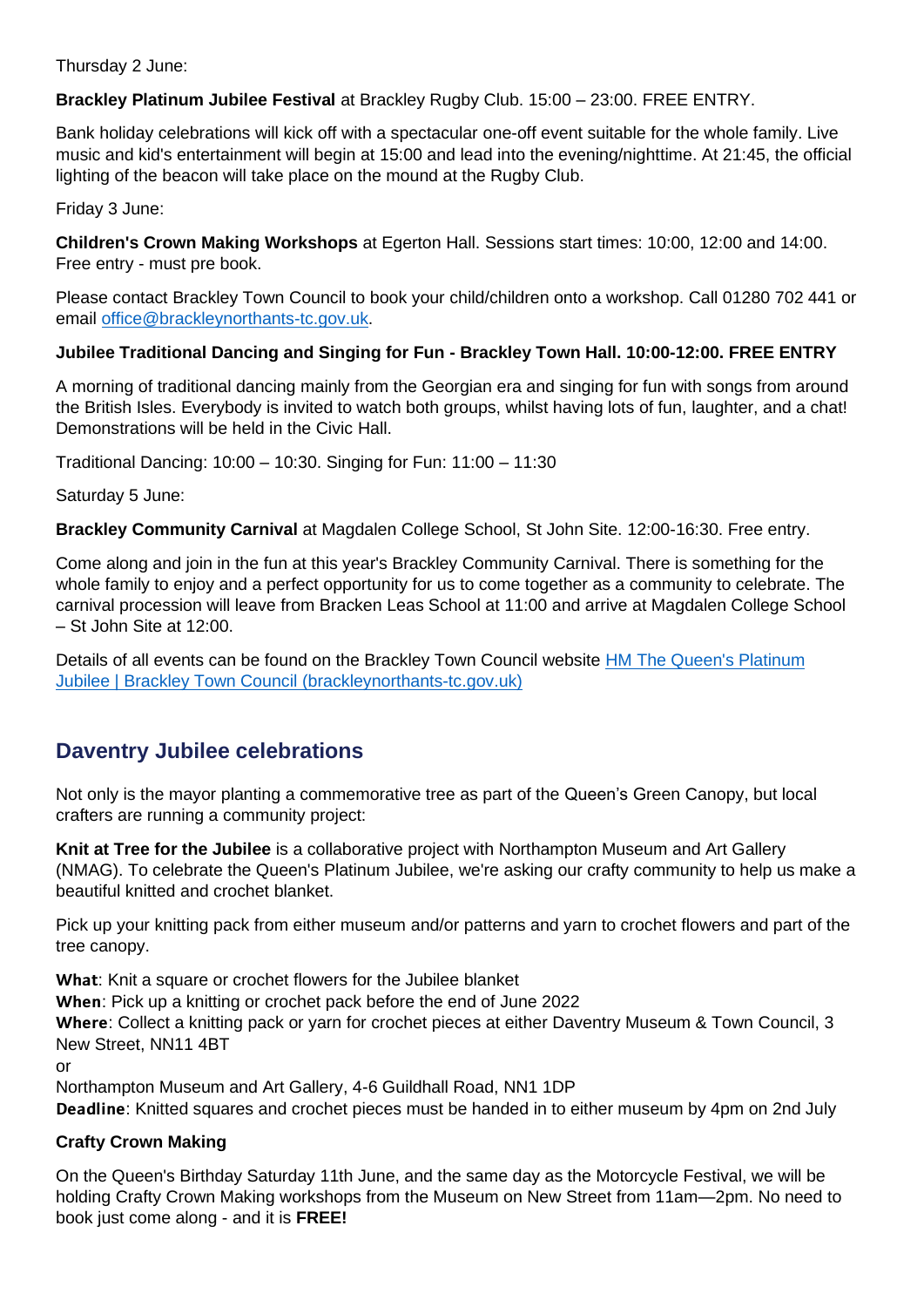All details can be found by visiting [Queen's Jubilee 2022 | Daventry Town Council](https://www.daventrytowncouncil.gov.uk/queens-jubilee-2022.html)

#### **Platinum Photography Competition**

To mark the Queen's Platinum Jubilee, Chris Heaton Harris MP has launched a Platinum Photography Competition for all primary school aged children across the Daventry Constituency!

The theme of the competition is "what my community means to me"- this could be a photo of your favourite park, favourite tree to climb, favourite sport you play, or favourite activity to do with your family.

The winning entry will feature on his card to the Queen and entries close on Sunday 22nd May. Please email all submissions to [chris.heatonharris.mp@parliament.uk](mailto:chris.heatonharris.mp@parliament.uk)

For more information, please visit [News | Chris Heaton-Harris \(heatonharris.com\)](https://www.heatonharris.com/news)

#### <span id="page-8-0"></span>**Harpole WI Fete**

Come and join us at the Harpole WI Fete, raising funds for local charities. Taking place at Harpole playing field, free admission, all welcome, lots of stalls to enjoy, food vans and Gallones ice cream. Sunday 15<sup>th</sup> May. Open between 11am-4pm. For more information please visit Duston & Upton life [Facebook](https://www.facebook.com/search/top?q=duston%20%26%20upton%20life)

#### <span id="page-8-1"></span>**Brackley Library – Creation club**

A free craft session for children aged 4+ with a new craft to make each week. All children under 8 must be accompanied by an adult. Every Saturday morning 10.30am

Please let us know if you are able to attend or are interested in going. [brackley.libraryplus@westnorthants.gov.uk](mailto:brackley.libraryplus@westnorthants.gov.uk)

## <span id="page-8-2"></span>**Northampton**

#### <span id="page-8-3"></span>**Delepre Wellbeing Hub**

Delapré Wellbeing is a new wellbeing hub being developed for our Northampton community. We want to empower people across the town to take control over their health and wellbeing through cultural experiences, events, classes and more. It is created by, led by, and designed by you.

The project is one of 37 from across the country to receive funding from the Thriving Communities Fund. The fund has been set up to support communities to address the issues that they face as a result of Covid-19.

Please visit Delapré Wellbeing – [funded by Thriving Communities \(delaprewellbeing.co.uk\)](https://delaprewellbeing.co.uk/) to see further information of the various events that are being held, including walking groups, book club, board games café, yoga, and photography.

[Save Our Street Trees -](https://www.facebook.com/saveourstreettrees/?__cft__%5b0%5d=AZUk4TM3MFpOxq4OoFLqOV-UB8PqbPTo69rA376WPC6jU_sy1FtBn7dQj-sxj38gUHZLskeKju77GNmTamcjMGZ8tlOkc8dDKOsxLVdbDlMdMF88SK3E1YvniLpfh7ygNa_sK9vS7VozvAJ4ZFLjaDyp05V8lf_6g5PjMfTNyWYUAg316eSYaeMMM_xQnw2-05g&__tn__=kK-R) Northampton are hosting a free, mini–Urban Tree Festival at the Abbey on Saturday 21st May, 2-5pm. Enjoy tree yoga, forest crafts, tree art workshops, guided tree trails and lots more! For more information please visit [Urban Tree Festival 2022 -](https://saveourstreettrees.org/utfnorthampton/?fbclid=IwAR3L7AoRmDhhH-4RaKxpovCZGQqP4iYbIFQYYZJtb9j26zgn0POsveWgIIw) Save Our Street Trees

#### **The Power of Connection, Sunday 8th May**

11am-12noon: Walk - Join us for a maternal mental health wellbeing walk and connect with other parents and members of the team and appreciate the benefit of walking and connecting in improving mental wellbeing.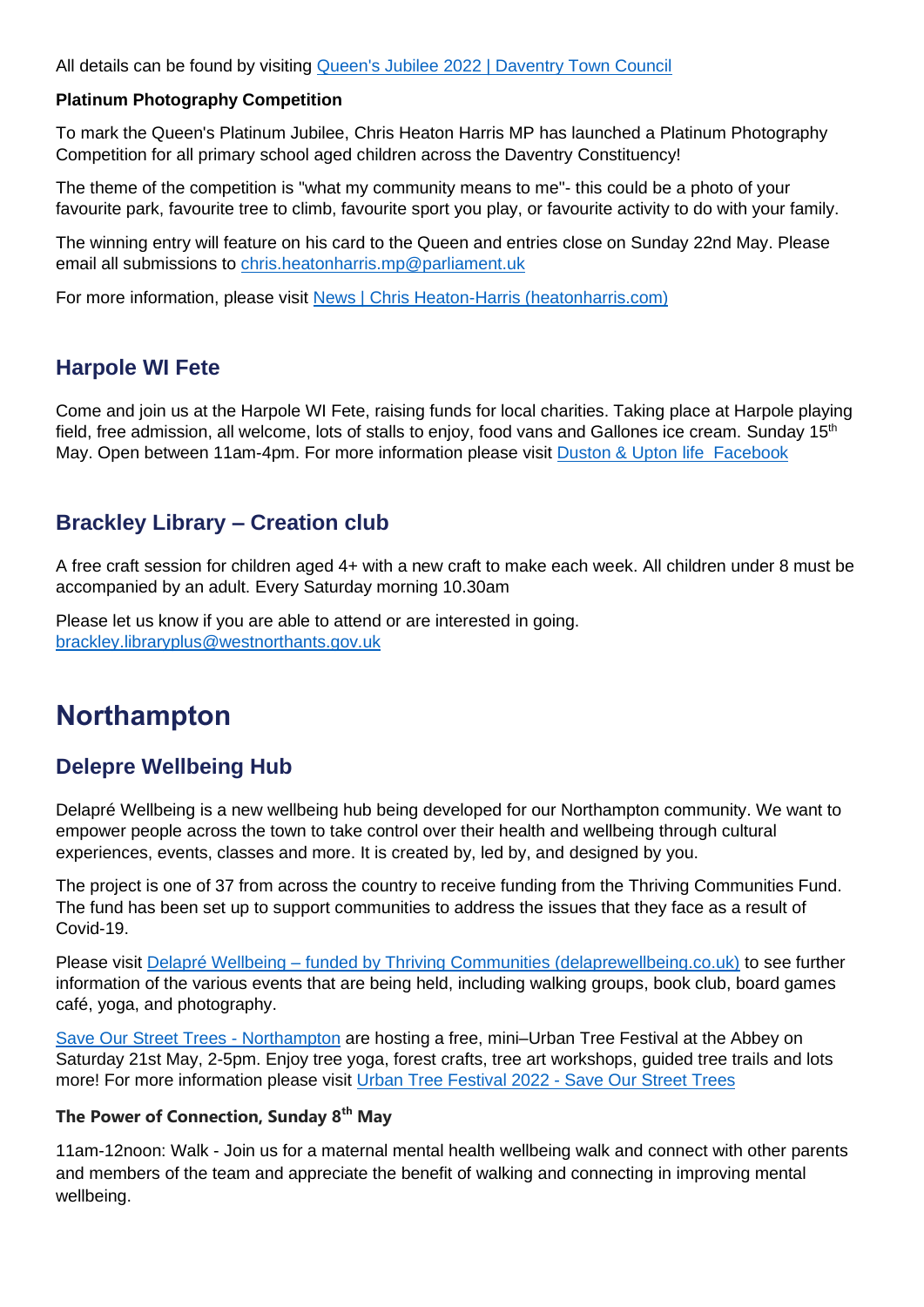12noon-1:30pm: Book on to sessions for Baby Cues and Responsive Parenting, Self-Care, and Sensory Group and understand the benefits these are for improving of maternal mental health. Come speak to the professionals and practitioners and understand about maternal mental health and how we support women and families.



#### <span id="page-9-0"></span>**Community Law Foundation – restart drop in sessions at the One Stop Advice Centre**

Help and advice can be found at the One Stop Advice centre in the Guild Hall, Northampton.

Mondays – Immigration Tuesdays – Welfare benefits and Energy Advice Wednesday – Debt Thursday – Housing (appointment only) All details can be found by visiting [Our Drop-In Advice Sessions -](https://www.communitylawservice.org.uk/drop-in-sessions/) Community Law [\(communitylawservice.org.uk\)](https://www.communitylawservice.org.uk/drop-in-sessions/)



**Sport4Fitness CIC** 

#### <span id="page-9-1"></span>**Sports 4 Ftiness Sunday Disability Club**

The Sunday disability club starts back up on Sunday 1<sup>st</sup> May at Fernie Fields Sport & Social Club Fernie Fields, Moulton, Northampton NN3 7BD.

People need to book their place to attend:

1-2pm is over 16s session. To book please visit [Sunday Club Over 16s](https://www.jumblebee.co.uk/SundayClubOver16s)

2:30-3:30pm is under 16s session. To Book please visit [Sunday Club Under 16s](https://www.jumblebee.co.uk/SundayClubUnder16s)

Its £5 per family as a non-member or £2.50 as a member. To be a member you need to fill out a form and pay £15 for the year. Membership forms available on request [info@sport4fitness-cic.co.uk](mailto:info@sport4fitness-cic.co.uk)

To check out all the details please visit Current Sessions – [Sport4Fitness CIC \(sport4fitness-cic.co.uk\)](https://sport4fitness-cic.co.uk/sessions/current-sessions/)

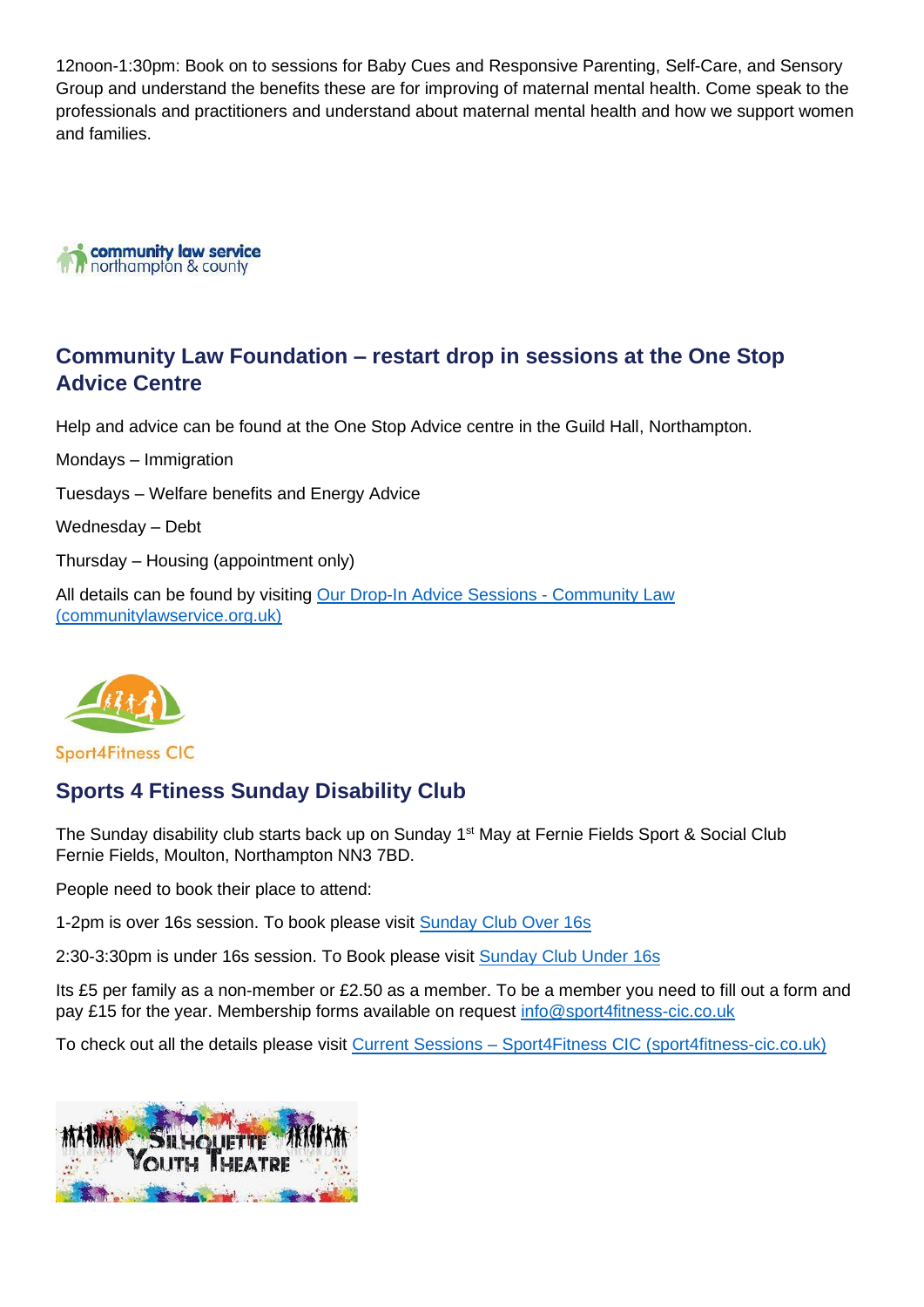#### <span id="page-10-0"></span>**Silhoette Youth Theatre Open day**

Do you want to join Silhouette or know somebody who does?

Saturday  $7<sup>th</sup>$  May 12.00 – 2.30pm Weston Favell, sign up to come along. OPEN DAY! – Silhouette Youth [\(silyt.com\)](https://silyt.com/open-day/?fbclid=IwAR29lOvWzmXQHSg0B0NdscMixV9cFkM7x0D6IRG3HDm2NSb4XpqqCaozVl8)

## **NORTHAMPTON Town Council**

#### <span id="page-10-1"></span>**EID on the Racecourse!**

Come together for a community day of activities for the whole family. With rides, bouncy castle, and popup stalls! Including food and drink stands and craft and clothes stalls. Plus, a presentation on the main stage, including children's performances, Nasheed artists and more. Also, you can visit the mayor in the main marquee! Saturday 7<sup>th</sup> May 11am-6pm, The Racecourse Northampton.

#### <span id="page-10-2"></span>**Briar Hill Community Café**

**Meet and Connect**. Every Wednesday 12-2pm Briar Hill Community Centre, Springs Road, Northampton NN4 8SX. Advice, guidance, and support, free Play and Stay for under 5's, free refreshments and homemade cakes, meet others in your community. For further information contact [marketing@communityspacesnn.org](mailto:marketing@communityspacesnn.org) or 01604 408 365



#### <span id="page-10-3"></span>**Dostiyo**

Dostiyo is a voluntary organisation providing Advocacy, Advice, Information and Support services. Over the past 30 years Dostiyo has been actively working towards enabling full participation of Asian men and women in social activities to overcome cultural, religious, physical, and social barriers they face in their daily lives. Find Dostiyo on Facebook [Dostiyo Npton | Facebook](https://www.facebook.com/dostiyo.northampton)

**Dostiyo Community Fridge,** 11am-1pm Wednesdays and Thursdays.

62-66 Dunster Street, Northampton, NN1 3JY 01604 745340.

A community fridge is a space where everyone can share their surplus food, including donations from local food businesses, producers, households and gardens. Enabling local communities to give what they can and take what they need so that nothing goes to waste.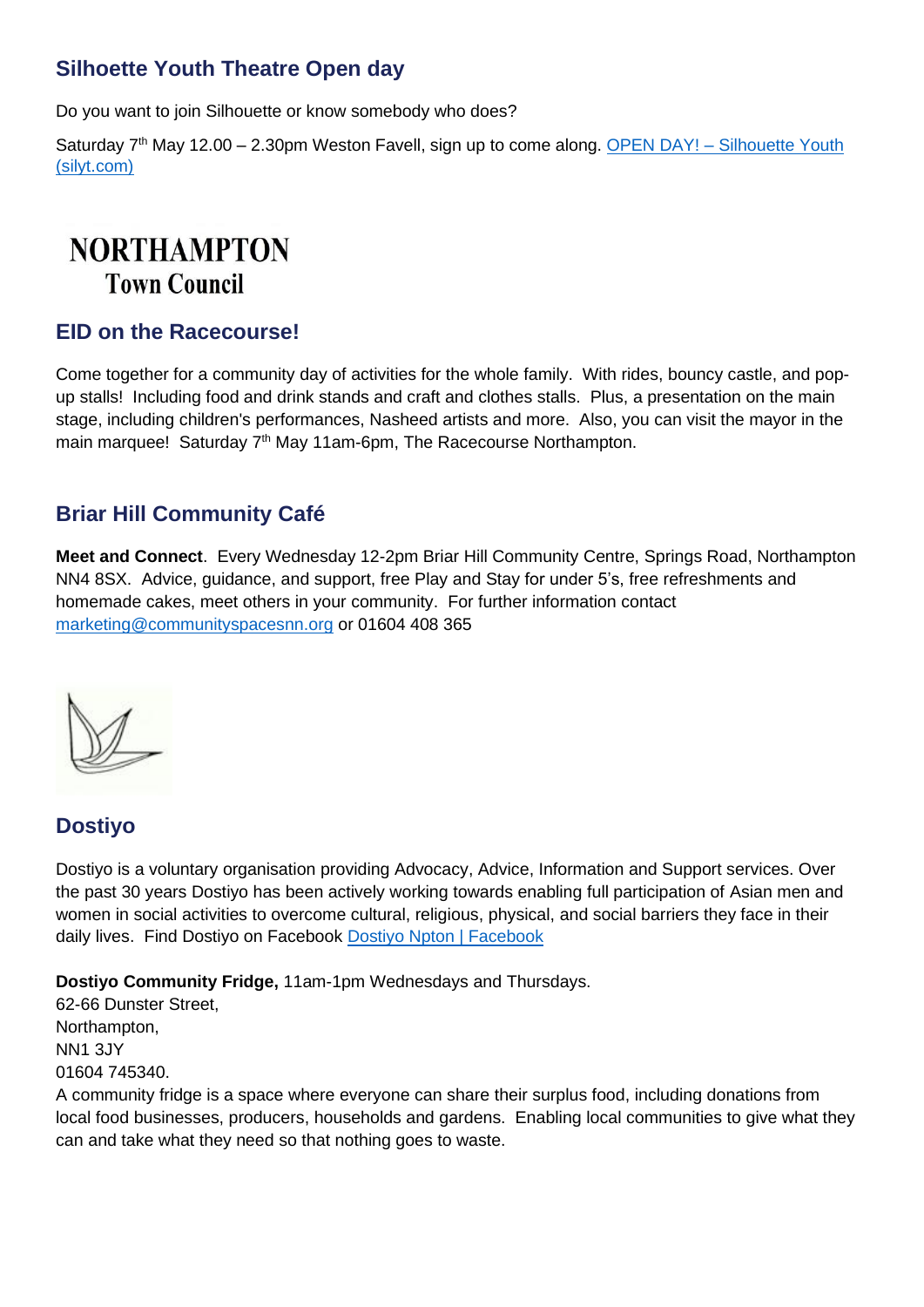### <span id="page-11-0"></span>**Doddridge and St James Community Centre – Food Parcels**

The Doddridge Centre have received funding from Northamptonshire Community Foundation's Family Food Aid Fund allowing us to create food parcels containing non-perishable items for local families. The criteria is living in St James or surrounding area and local families with children or young people.

If you need a parcel, please call into see us between 9am and 3pm Monday to Friday. Outside of these hours, please email us at cd@doddridgecentre.org.uk to arrange collection.

To see what else is going on visit [The Doddridge & St James Community Centres | Facebook](https://www.facebook.com/Doddridgeandstjames)

#### **Friends@the Doddridge**

We are hosting our first FRIENDS @ the Doddridge event, and we are also launching our community rooms. We've worked really hard to create a safe and welcoming space for the local community to use free of charge. If you are free to join us on Friday 6<sup>th</sup> May from 10am to 12noon (either drop in or stay for the whole event) we would love to see you for a cuppa.



#### <span id="page-11-1"></span>**Flourishing Babies**

Flourishing babies is an exciting partnership, supporting parents and parents to be in getting off to the best possible start with their pregnancy and new baby. They offer pregnancy support and baby care skills programme, perinatal support on a 1:1 basis and in peer support groups. New groups starting in May:

**Watch Wait Wonder** infant led approach to increase parent child sensitivity and parental attunement to child cues to develop a more organised or more secure attachment relationship. Suitable for infants 4months – 2 years, virtual.

**Me, you, us, group** 6-week group for Mums and Dads who are expecting or have a baby up to 9 months, virtual

For further information please visit Flourishing Babies Service - [Family Action \(family-action.org.uk\)](https://www.family-action.org.uk/what-we-do/children-families/flourishing-babies/) or contact Zoe Reynolds on 07970 168804 or [Flourishingbabies@family-action.org.uk](mailto:Flourishingbabies@family-action.org.uk)

### <span id="page-11-2"></span>**Free Sports Employability Course at Lings Forum Leisure Centre NN3 8JR**

This Sports Project is being run by Prospects and Trilogy Leisure. Course begins on the 18<sup>th</sup> May 2022 – 18<sup>th</sup> June 2022. Are you aged 16+ interested in sport and not in employment or education? Learn key skills to help you become employable in sport with our 6-week course. For more information please contact Paul White on 07714 736730, email [paul.white@prospects.co.uk](mailto:paul.white@prospects.co.uk) Or Marj Wright on 07714 736721, email [marj.wright@prospects.co.uk](mailto:marj.wright@prospects.co.uk)

Week 1 - **A little bit about me?** (meet and greet)

Week 2 - **What employability skills are required when looking for a job?** (researching vacancies identifying skills/ qualities)

Week 3 - **CV - Is it fit for purpose?** (Reviewing CVs is it sellable?)

Week 4 - **Interviewing skills** (Mock interviews and how to succeed at an Interview)

Week 5 - **Speed Networking with employers and training providers /Action Planning** (what am I going to do next when the course ends and plan goals?)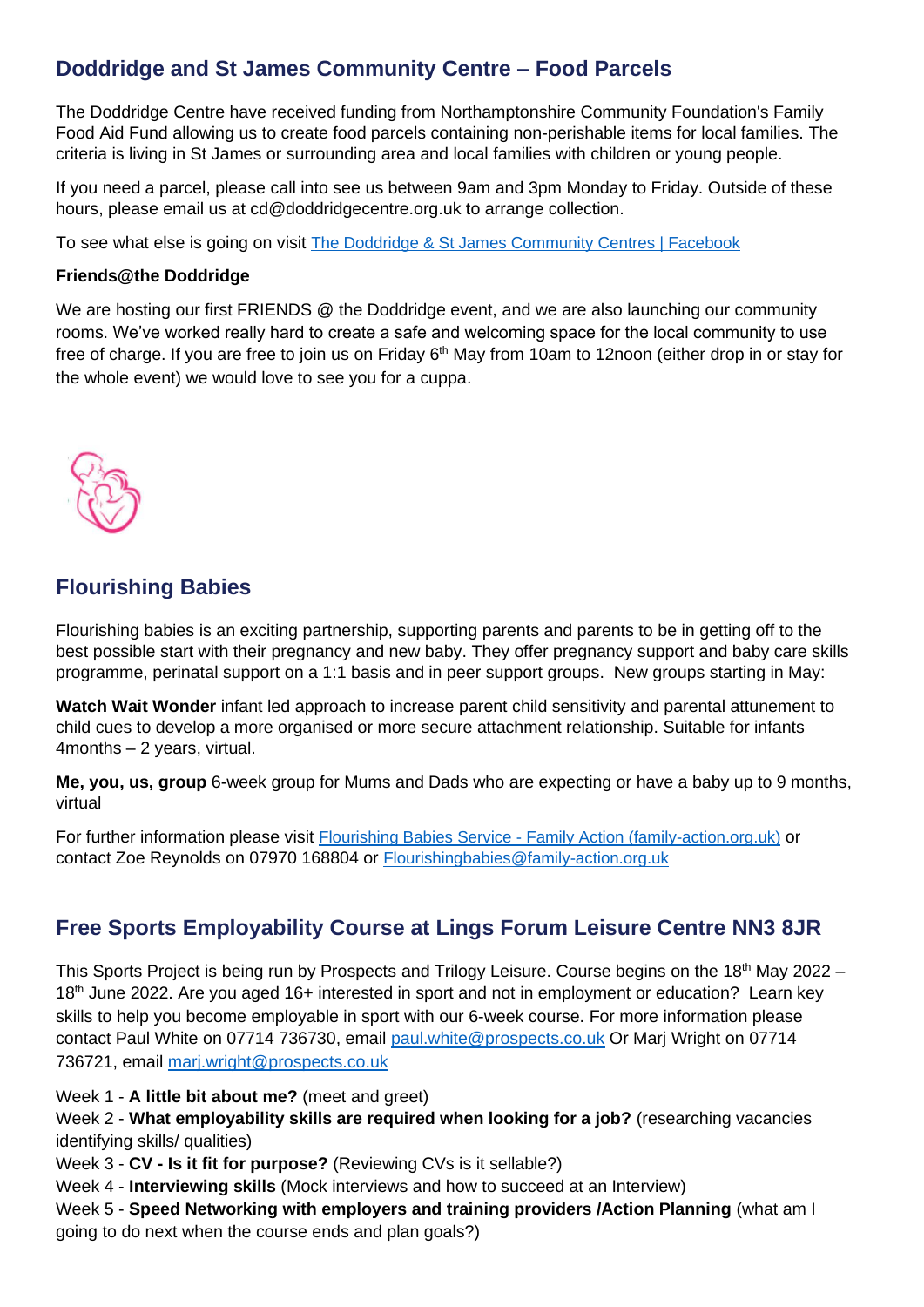### <span id="page-12-0"></span>**Headfest '22 – How Are You**

#### **Monday 9th May 2022 – Sunday 15th May 2022**

The Royal & Derngate is collaborating with BBC Radio Northampton to present a weeklong festival of talks, workshops, films, and comedy promoting positive mental health and wellbeing. Head Fest '22 How are you will take place at the theatre and in our Film house from Monday  $9<sup>th</sup>$  May – Sunday 15<sup>th</sup> May 2022.

*HeadFest* talks and workshops are free of charge, but people are encouraged to book in advance to ensure a place.

There will be the opportunity to take part in experiences such as yoga, drumming therapy and mindful crafting, and there will be Q&A sessions with people talking about their mental health, including the Chief Constable of Northamptonshire Police, Nick Adderley, and Craig Bowler, a lawn bowler from the county who's been selected to play at the Commonwealth Games this year for Disability Bowls after he turned his life around following a suicide attempt.

The Filmhouse will be showing films with a mental health connection, including *Encanto* and *Rafiki*, followed by Q&As. The festival will be opened by BBC Radio Northampton's **Helen Blaby**, who will also host a *Eurovision* evening in the Filmhouse, an ever-popular feel-good event!

For the week long schedule of events please visit [Headfest-22-Schedule.pdf \(royalandderngate.co.uk\)](https://www.royalandderngate.co.uk/wp-content/uploads/2022/04/Headfest-22-Schedule.pdf) and to book tickets HeadFest '22 - [Royal & Derngate \(royalandderngate.co.uk\)](https://www.royalandderngate.co.uk/whats-on/headfest-2022/)

For the performances, tickets can be purchased in the usual way by calling Box Office on **01604 624811** or online from the individual event pages on this website. The films and Eurovision event can be booked on HeadFest 22 - [Northampton Filmhouse](https://www.northamptonfilmhouse.com/film-categories/headfest-22/)

## <span id="page-12-1"></span>**East Northants**

#### <span id="page-12-2"></span>**Free Super Ones Cricket Sessions for SEND Young People**

For young people with any disability aged 12-25 years old. Every Friday evening from 6.00pm-7.00pm at the Pemberton Centre, H E Bates Way, Rushden. For more information, please contact [Jackie.Ackroyd@freedom-leisure.co.uk](mailto:Jackie.Ackroyd@freedom-leisure.co.uk) or [Pratik.rachh@nccc.co.uk](mailto:Pratik.rachh@nccc.co.uk)

#### <span id="page-12-3"></span>**What's on at Oundle Library in May?**

Jubilee Activities are all FREE to attend and enjoy

Saturday 7th May 10.30am – 11.30am Jubilee Saturday Play, Decorate a Giant Castle, Bookable Saturday 14<sup>th</sup> May 10.30am - 12.30pm Jubilee Lego Duplo Challenge, Drop In Saturday 21<sup>st</sup> May 10.30am – 11.30am Family Jubilee Activity, Paper Plate Craft, Bookable Saturday 28th May 10.30am – 11.30am Family Jubilee Activity, Jubilee Bookmarks, Bookable Wednesday 1<sup>st</sup> June 2pm – 4pm Jubilee Tea and Cake in Library Garden, Drop In Saturday  $4<sup>th</sup>$  June 10.30am – 11.30am Family Jubilee Activity, create a Crown to wear at your Jubilee celebration

Pop into the Library throughout May to browse our DISPLAYS OF PAST JUBILEE'S, to take part in our Jubilee Quiz and our Royal Treasure Hunt.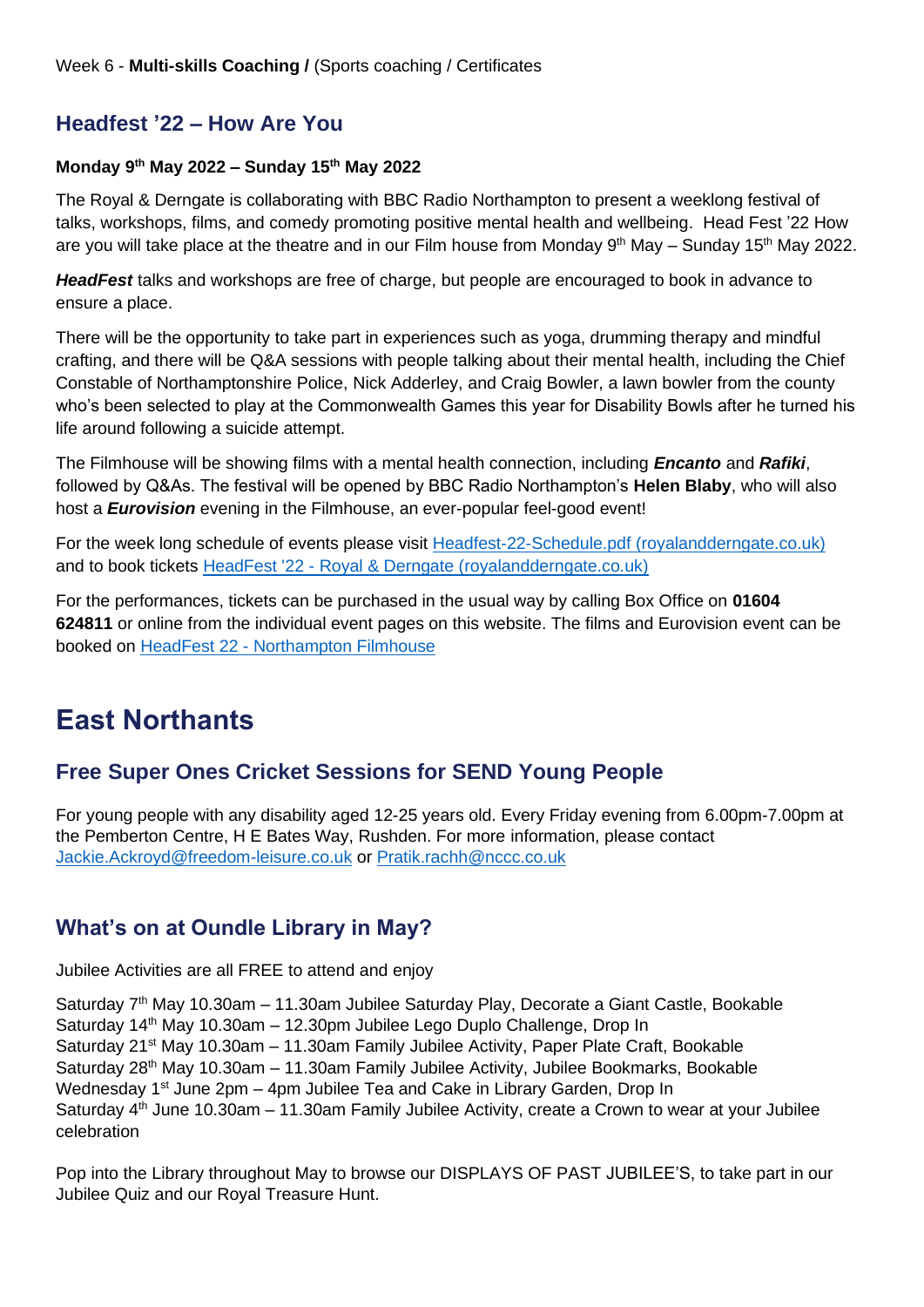To book your place email us on [Oundle.libraryplus@northnorthants.gov.uk](mailto:Oundle.libraryplus@northnorthants.gov.uk) call us on 0300 126 3000 option 5 option 3 or pop into the library.

#### <span id="page-13-0"></span>**Thrapston Celebrates the Queens Platinum Jubilee Weekend**

Thursday  $2<sup>nd</sup>$  June at 9.30pm – Beacon lighting at the Peace Park. The beacon will be lit at 9.45 to coincide with other events taking place across the UK. Featuring Thrapston Town band and Thrapston Plaza Opera and friends.

Saturday  $4<sup>th</sup>$  June – Picnic in the park. All afternoon at the peace park. Bring your own picnic and share the afternoon with the town.

Sunday  $5<sup>th</sup>$  June – The Big Jubilee Lunch. Get together with your neighbours and hold a street party to celebrate. Dig out your bunting and flags and take part in our Best Decorated Street.

#### <span id="page-13-1"></span>**Rushden Library Anime/Manga Club**

If you are a teen or know one who is interested in Anime and/or manga. Why not come along and join our new club on Saturday 7<sup>th</sup> May from 2.00-4.00pm. An opportunity to share and practice your artwork and drawing skills. To discuss your favourite characters and films, Cosplay is welcome so come along dressed up. Address for the library is Newton Rd, Rushden NN10 0PT.

#### <span id="page-13-2"></span>**Hope Messy Church**

Starting on Friday  $6<sup>th</sup>$  May and then running every first Friday of the month is a café style Messy Church session. If you have a Child(ren) who enjoy getting a little messy, listening to stories and you enjoy a cup of coffee why not come along. From 6.00pm-8.00pm at Hope Church, Linnets Lane, Higham Ferrers. All ages welcome. For more information, please contact Eileen on 07942357130.

#### <span id="page-13-3"></span>**Rushden and Higham Food Bank**

If you or someone you know is struggling for food our foodbank services all those that live in Rushden and Higham Ferrers. We are open every Tuesday and Thursday, 9.30am-12.30pm at 19-21 Church Street, Rushden, NN10 9YU.

You do not need a referral and can turn up on the day. You do not need to bring anything with you. If you have any questions, please contact us on 01933 733001 or email [info@encs.org.uk.](mailto:info@encs.org.uk)

#### <span id="page-13-4"></span>**Rushden Big Jubilee Lunch**

Sunday 5<sup>th</sup> June at the Walled Garden, Hall Park, Rushden, Bring your own picnic or purchase refreshments on the day. Lots of live music and entertainment so fun for the whole family. From 12.00pm-5.00pm.

#### <span id="page-13-5"></span>**Oundle Skatepark Consultation**

A new skatepark is coming to Oundle and we (the Oundle Town Council) want your views on the design. Please take a look and tell us what you think of the design by visiting [Oundle \(maverickskateparks.co.uk\)](https://www.maverickskateparks.co.uk/oundle?fbclid=IwAR3oOiHMFxuMQg2gl0b7pu1bjTvEajz9UXdw82lDHb3dtVdn3L2lnQeqpVw) Consultation closes on 26<sup>th</sup> May 2022.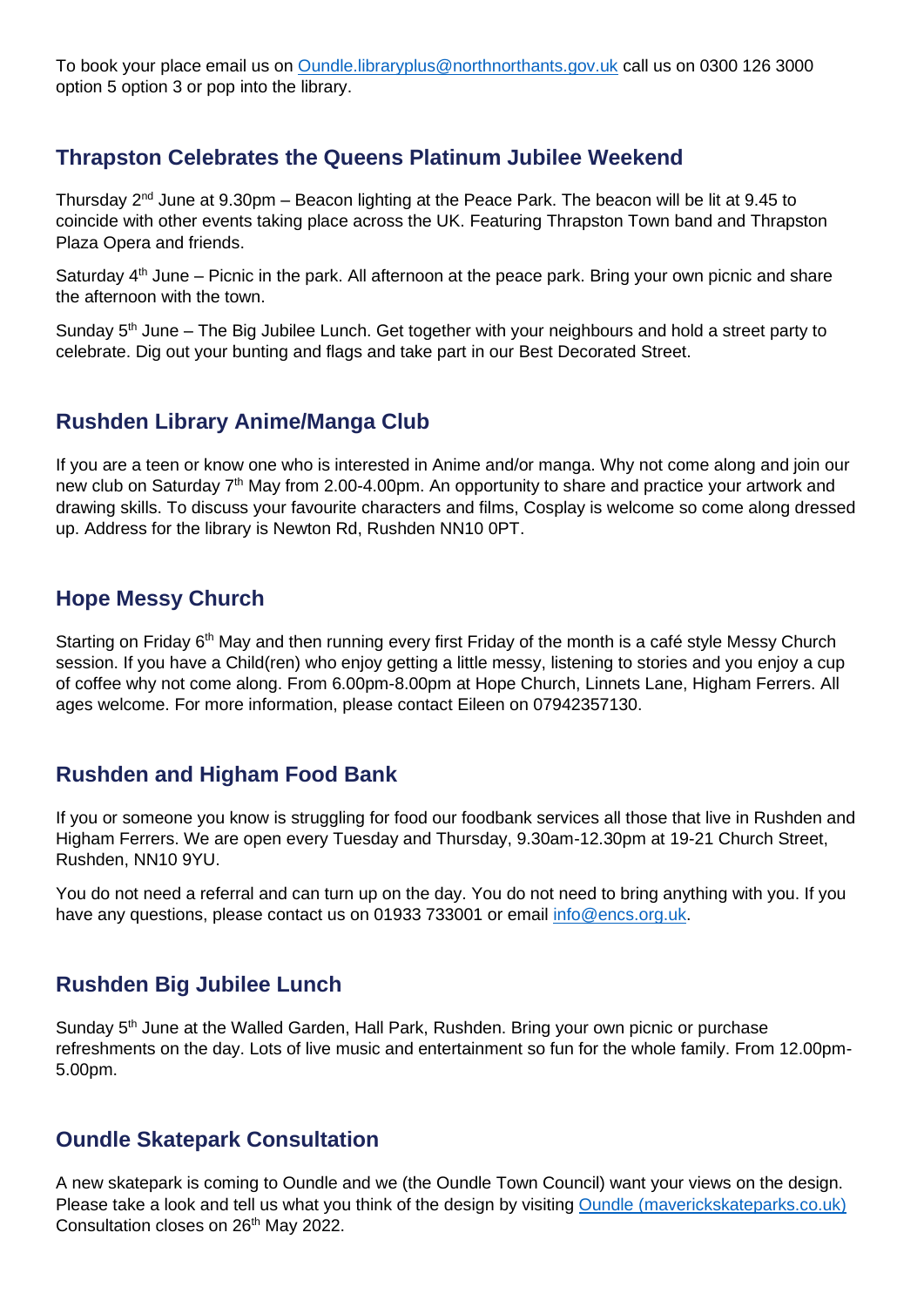# <span id="page-14-0"></span>**Wellingborough**

#### <span id="page-14-1"></span>**Warmer Wellingborough Projects**

If you have Gas and Electric price increase worry, you are not alone. Come along to the workshop at the Victoria Centre on Tuesday 24th May from 18:00 – 19:00. We all need to be aware and more fuel efficient.

Please contact the Victoria Centre for more information and to let them know you will attend. So they can get a hot or cold drink waiting for you. Email [info@victoriacentre.org.uk](mailto:info@victoriacentre.org.uk) or call 01933 277 400.



#### <span id="page-14-2"></span>**Northamptonshire Carers**

As part of their 30 years celebrations, Northamptonshire Carers every month from April 2022 to December 2022, will bring you food from all different parts of the world. More dates to be advertised!

Tuesday  $12<sup>th</sup>$  April – Indian

Tuesday  $10^{th}$  May - Italian

Tuesday  $7<sup>th</sup>$  June – Philippines

Tuesday  $12<sup>th</sup>$  July – Burmese

Everyone welcome to join us, the cost is £3 per head, 12 – 2pm at The Anne Goodman Centre for Carers, 123 Midland Road, Wellingborough NN8 1LU

If you need more information, please email [admin@northamptonshire-carers.org](mailto:admin@northamptonshire-carers.org) or contact 01933 677907, option 1.

Northamptonshire Carers are hosting a Tea Dance as part of Dementia Action Week, Wednesday 18<sup>th</sup> May 2022, at 2pm – 4pm, 123 Midland Road, Wellingborough NN8 1LU. Please come and join in the fun dance and sing along with the wonderful Sammy Dean. Free parking is available in the Castle Car Park, Castle Way, Wellingborough NN8 1XA. Please contact us to reserve your places on 01933 677907. Donations on the Day would be very welcomed.

#### <span id="page-14-3"></span>**Flipper Club in Association with Spectrum Club**

Swimming club for those with SEND and their family/carer. Every Saturday from 12.00-1.15pm, at the Waendale Leisure Centre, Thomas Street, Wellingborough. NN8 1DZ. Cost is £2.00 per person and under 3's go free. Hoist and pool pod available.

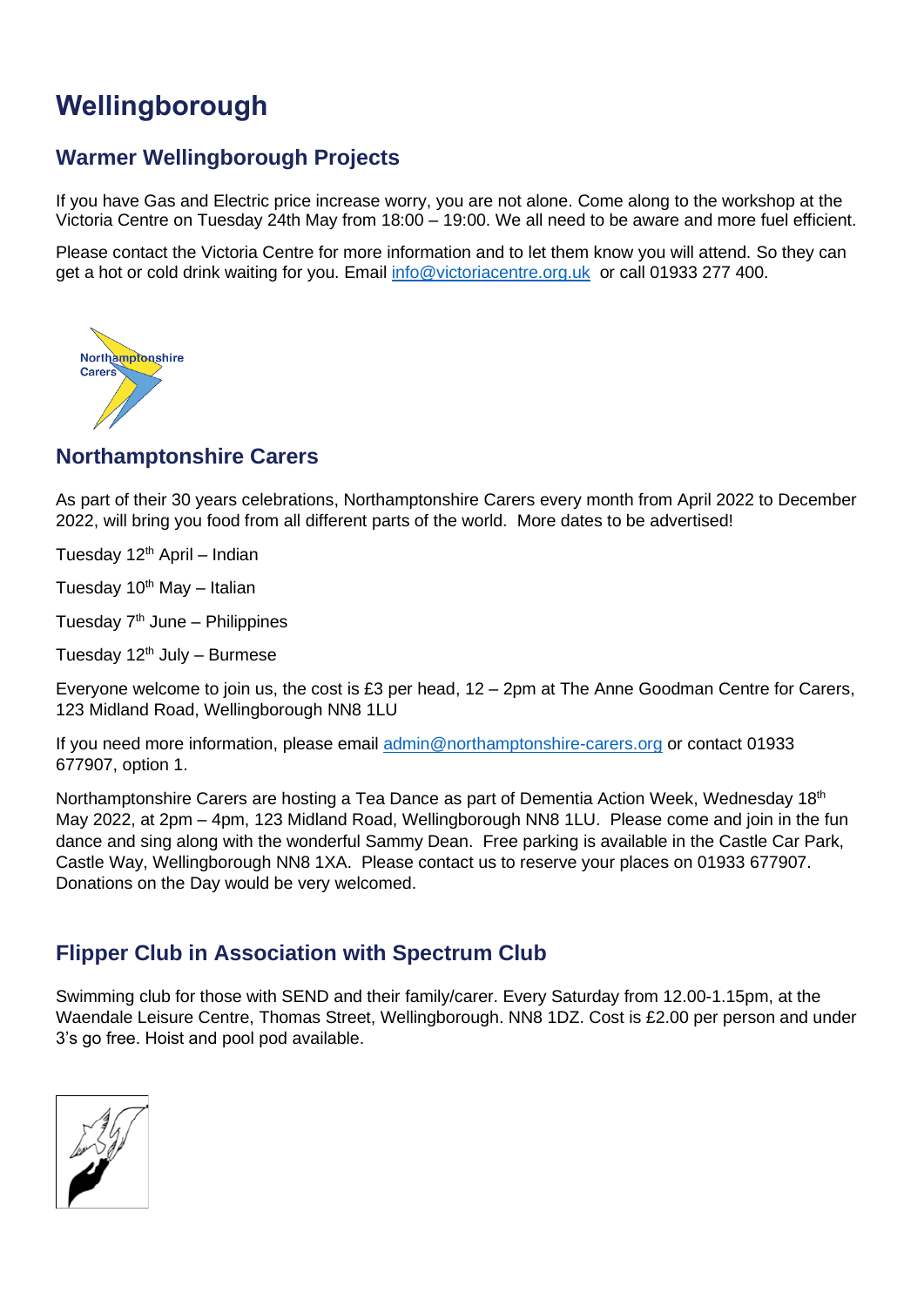### <span id="page-15-0"></span>**Learn English - Free Classes at the Victoria Centre**

Part of the Information Centre for New Arrivals and Welcome Ukraine Project come along and learn English for beginners. On Fridays from 10.00am-12.00pm at the Victoria Centre, 46-50 Palk Road, Wellingborough. To book please contact our office 01933 277400.

#### <span id="page-15-1"></span>**Family Fun Day at Bassetts Park**

The Wellingborough Rotary Club are holding a family fun day on June 4<sup>th</sup> at Bassetts Park. For more updates, please check out their Facebook page [Rotary Club of Wellingborough Hatton | Facebook](https://www.facebook.com/HattonRotary/) or email [info@hattonrotary.co.uk](mailto:info@hattonrotary.co.uk)



#### <span id="page-15-2"></span>**The Big Jubilee Lunch**

Sunday 5th June from 12.00-2.00pm at Croyland Park, Wellingborough. Why not come dressed in Red, White, and Blue, prizes are being given to the best Jubilee hat so have a go at making one. Bring your own lunch and enjoy the giant games out for you to have a go at for Free. There will also be live music. For more information, please visit [Events | Wellingborough Town Council](https://www.wellingboroughtowncouncil.gov.uk/council_events/)



#### <span id="page-15-3"></span>**Earth Heroes FREE Craft Day**

Sunday 29th May at the Hemmingwell Community and Skills Centre, 10.00am-3.00pm. **Free to attend.** Drop in at any time (no booking necessary) and Join the Wild Tribe. We will help you to make

Hanging Plant Pots with Soil and Seeds, Masks and Capes, Recycled Robots.



### <span id="page-15-4"></span>**Hello Africa - Celebrate Africa Day**

Saturday 28<sup>th</sup> May from 2.00pm onwards at WACA, Rock Street Wellingborough, NN8 4LW.

A **free creative event for the whole family** including creative art, story telling, drumming, children's activities and refreshments. Even some special guests will be turing up on the day!

No need to book just turn up for an afternoon of family fun.

## <span id="page-15-5"></span>**Kettering**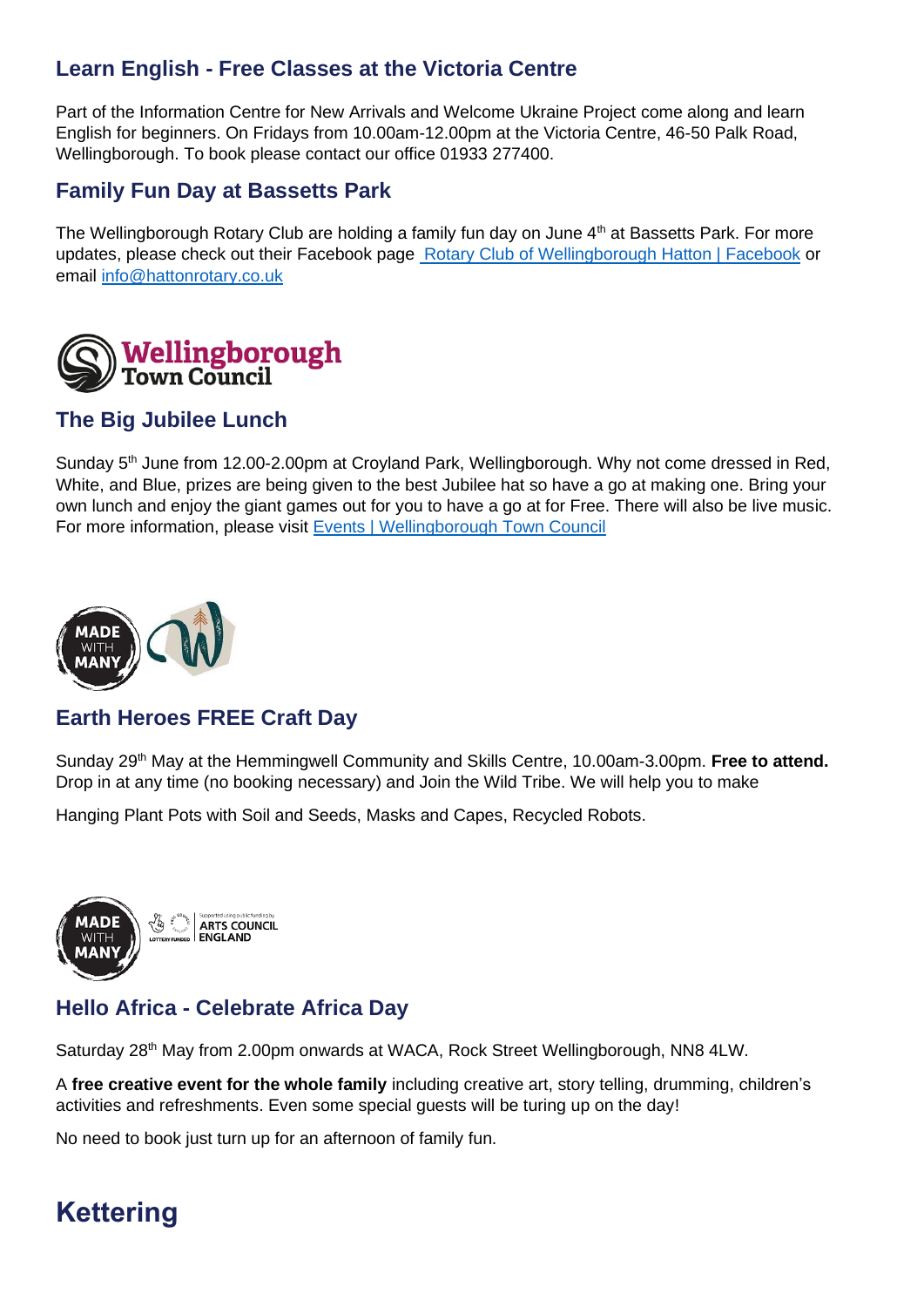

## <span id="page-16-0"></span>**Desborough Library and Community Hub**

#### **Under 5s Activities**

Story Stomp Wednesday's 9.30am - 10.15am for ages 0-4, Join us for a story, songs, and movement. Booking Required

Baby Time Wednesday 10.45am - 11.15am for pre-walkers, Join us for free play, rhymes, messy play, and sensory play.

Little Steps Friday 10.15am - 11.15am for crawling age 3 years (siblings welcome). Join us for a play session for crawling babies, rhymes, messy play, and free play. Please book

All the above sessions cost £1 per child and (max  $£2$  per family)

Rhymetime Friday 2pm – 2.45pm for ages 0-4 Free Booking required, opens on a Thursday at 9 am the week before the sessions

Email [desboroughcml@gmail.com](mailto:desboroughcml@gmail.com) Call 01604 368169 Facebook Messenger [Desborough Library and](https://www.facebook.com/DesboroughHub/)  [Community Hub | Facebook](https://www.facebook.com/DesboroughHub/)

Knit and Natter Tuesday 3<sup>rd</sup>, 10<sup>th</sup> and 17<sup>th</sup> May 2022 at 1.30pm - 3.30pm

Friends of Desborough Library Coffee Morning is the 1st Thursday of the month

Come and join us for a hot drink and cake, whilst supporting the library. Check out the crafts for sale and the second hand book sales as well.

Monday 30<sup>th</sup> May Free First Aid Workshop for 10 – 19 year olds, 11.30am – 12.30pm The British Red Cross aim to give young people the confidence and willingness to help someone in an emergency.

To book please email [desboroughcml@gmail.com](mailto:desboroughcml@gmail.com) Call 01604 368169 Facebook Messenger [Desborough](https://www.facebook.com/DesboroughHub/)  [Library and Community Hub | Facebook](https://www.facebook.com/DesboroughHub/)



<span id="page-16-1"></span>**Johnny's Happy Place – Grief Café** 

**Saturday 7th May 2022, 10am – 2pm**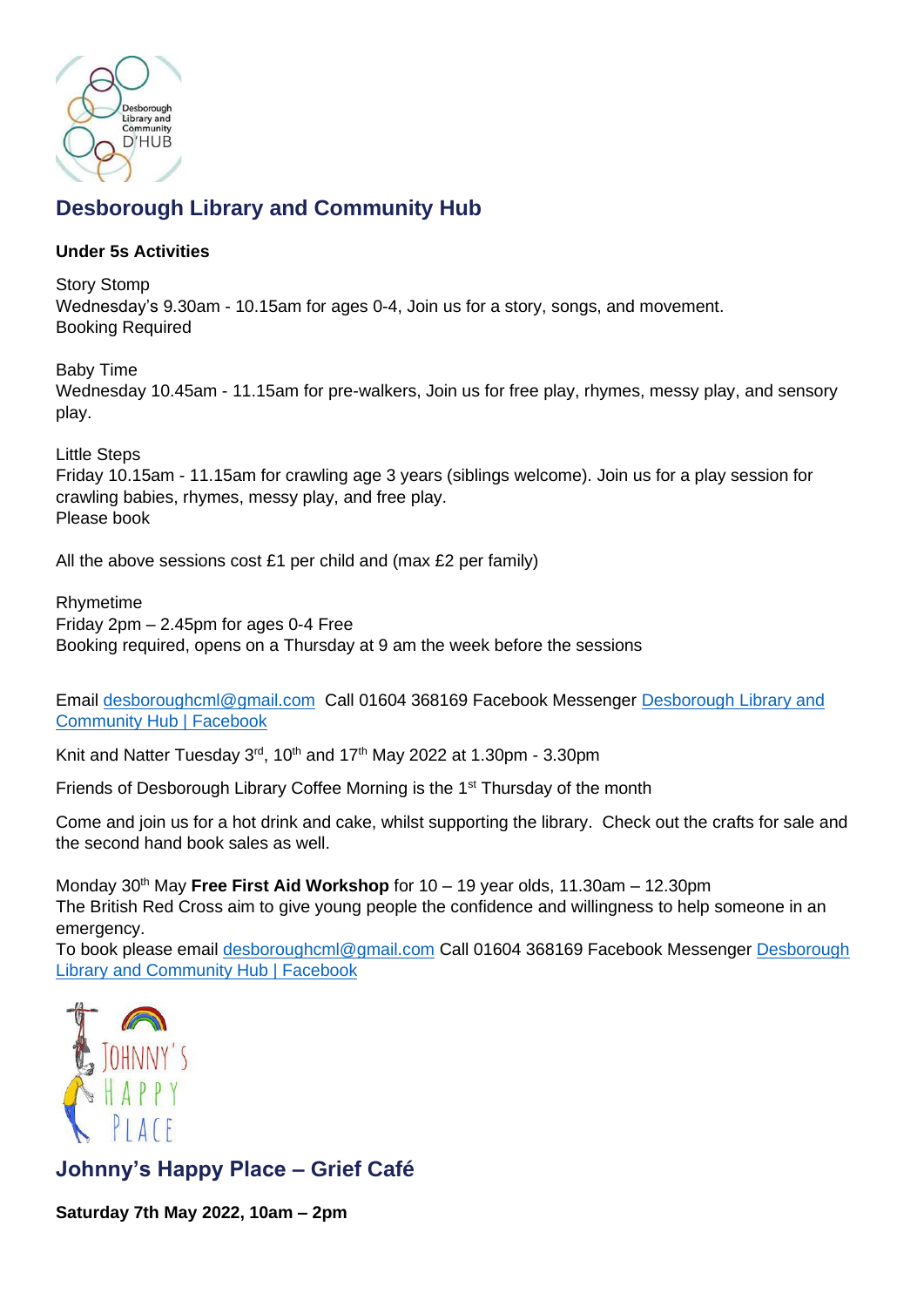Losing a loved one can be difficult. For those of us that are grieving and have a loved one die, talking about them is the one real way to keep them alive in our hearts and in our memories, so why don't we give ourselves the opportunities to do so?

Well here you can. Pop in and see us and tell us about your loved one. Talking is a really big step.

For more information on the welcoming weekend Café for anyone suffering with their mental health please visit [Johnnys Happy Place | Facebook](https://www.facebook.com/johnnyshappyplace/?ref=page_internal)

Located at Johnny's Happy Place Keystone, 97 Rockingham Road, Kettering NN16 9HX



### <span id="page-17-0"></span>**The Queen's Platinum Jubilee Big Lunch on Sunday 5th June 2022 at Wicksteed Park**

A Big Picnic Lunch event on Sunday 5<sup>th</sup> June has been planned by North Northamptonshire Council to commemorate Her Majesty the Queen's 70 years of service. An exciting day for all the residents and community groups to enjoy this special event and various activities taking place in this picturesque park. A fun day of celebrations for everyone in the community to meet up and reconnect with people you might not have seen for a long time or the opportunity to make new friends.

For other events in the county please visit [The Queen's Platinum Jubilee | North Northamptonshire](https://www.northnorthants.gov.uk/platinum-jubilee/queens-platinum-jubilee)  [Council \(northnorthants.gov.uk\)](https://www.northnorthants.gov.uk/platinum-jubilee/queens-platinum-jubilee)



#### <span id="page-17-1"></span>**Northamptonshire Carers Drop In Support**

Do you look after someone? Are you an unpaid carer? Carers are people who look after someone who may have a physical or learning disability, mental health problem, drug or alcohol addiction, or elderly/frail. Two new Carers' Drop in at Mawsley Village Medical Surgery and Desborough and Rothwell.

Come along to our Mawsley Carers Drop In, on the 2<sup>nd</sup> Wednesday of each month (starting Wednesday  $11<sup>th</sup>$  May 2022) from 2pm – 3.30pm at Mawsley Village Medical Surgery ( $1<sup>st</sup>$  Floor), School Road, Mawsley NN14 1SN. Carer and cared for welcome. For more information email [admin@northamptonshire](mailto:admin@northamptonshire-carers.org)[carers.org](mailto:admin@northamptonshire-carers.org) or telephone 01933 677907 option 1

Desborough and Rothwell Carers Drop In, on the 3<sup>rd</sup> Wednesday of each month, 1.30pm - 3.30pm in Large Meeting Room, Desborough Library, High Street, Desborough NN14 2QS. For more information email [kayg@northamptonshire-carers.org](mailto:kayg@northamptonshire-carers.org) or telephone 01933 677907.

#### <span id="page-17-2"></span>**Kettering Vegan Market 4th June 2022**

To be held at Market Place, Kettering NN16 0AJ, 10.30am - 4pm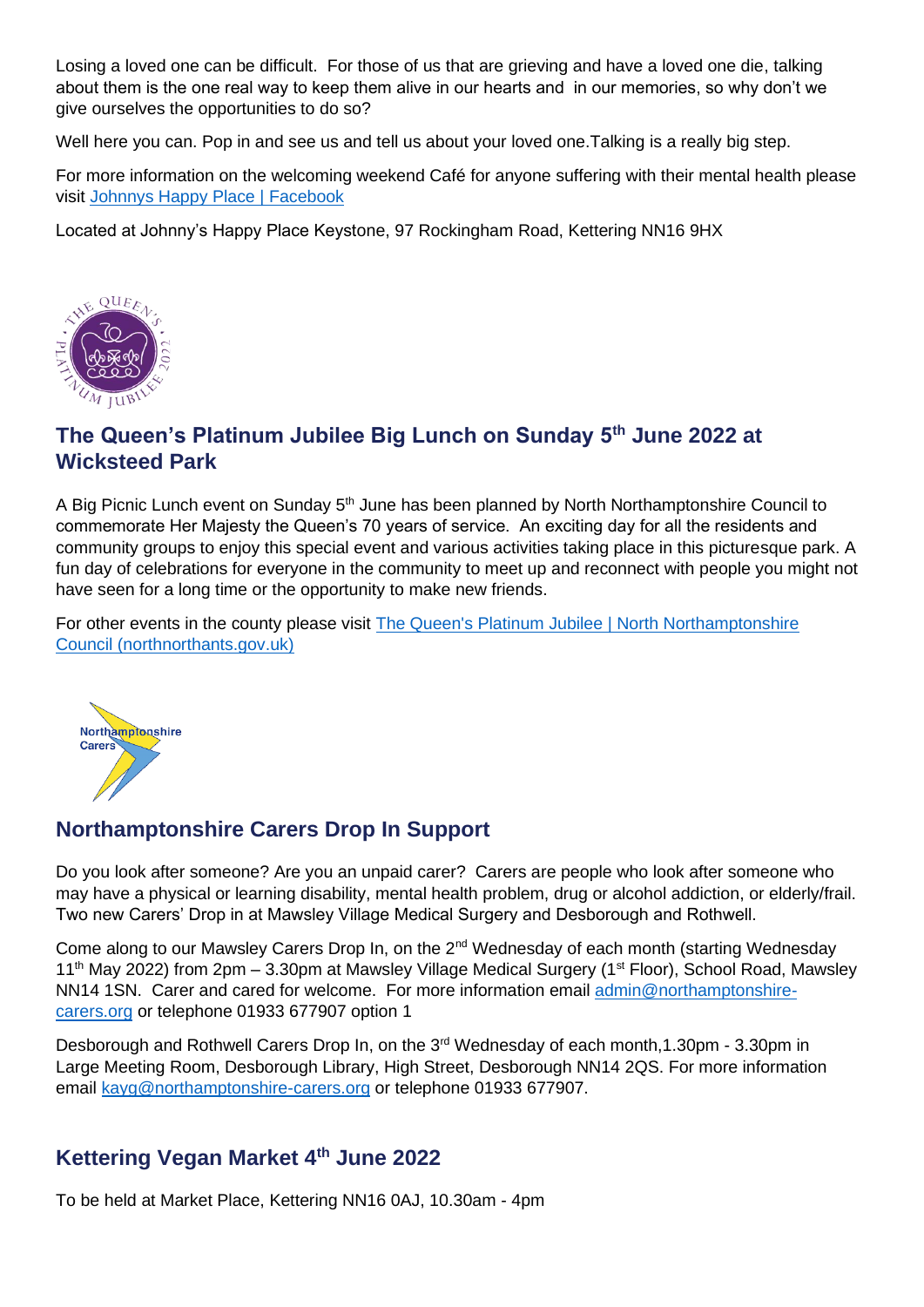This exciting market event returns on the  $4<sup>th</sup>$  June 2022, with vegan street food vendors, artisan bakers, craft brewers, ethical jewellers, local artists, zero waste champions and environmental charities. Something for everyone to sample and purchase. Save the date in your diary!

#### <span id="page-18-0"></span>**Christ The King in Association with En-Fold, Family Fun Day**

#### **Saturday 7th May 2022 from 10.00am-2.00pm.**

Come along and meet local support services, charities, and SEN information as well as local crafts and food stalls. A family fun day including bouncy castle, outdoor activities, games, tombola, and raffle. Location is Christ the King Church, Deeble Road, Kettering NN15 7AA.

#### <span id="page-18-1"></span>**Mind Kettering Hoarding Peer Support Group**

This group will be held on the first and third Wednesday every month from 5.00pm-7.00pm. We can support people to make positive changes to their living situation through practical advice. The space is non-judgmental and is a place for people to come together with others who share their experience. For those who are 18+ years. To access this group please ring 01536 523216 or email [resourcecentre@ketteringmind.org.uk](mailto:resourcecentre@ketteringmind.org.uk)

## <span id="page-18-2"></span>**Corby**

#### <span id="page-18-3"></span>**Cornerstone Methodist Church – Here 4 You Welcome Café**

Wednesday Mornings 9am - 11.30am commencing 27<sup>th</sup> April 2022 at Cornerstone Methodist Church, Kingsbrook, Corby NN18 9HY

Come and join us for refreshments, chat, friendship, support, comfort

Free signposting to help with money management, well-being, family support, adult learning, community issues, bereavement and much more available.

For more information contact:

Caroline Barratt – Kingswood Community Chaplain

[youth@ketteringcorbymethodists.org](mailto:youth@ketteringcorbymethodists.org) Reverend Andrew Farrington, Minister [Andrew.farrington@methodist.org.uk](mailto:Andrew.farrington@methodist.org.uk) 07985 308637

### <span id="page-18-4"></span>**Priors Hall Park Community Centre, Corby NN17 5EB**

Deep Roots Tall Trees Choir is looking for new members, you do not need any previous choir experience but lots of enthusiasm is a good start! We meet Monday evenings 7pm – 9pm, at Priors Hall Park Community Centre, Corby, Led by Choir Director Gareth Fuller. First session is free and then £5 a week. For more information, please email [info@deeprootstalltrees.org](mailto:info@deeprootstalltrees.org) or visit [Deep Roots Tall Trees | Facebook](https://www.facebook.com/drttchoir/)

Carroll's Country Beginners Line Dancing Class! Great form of Exercise! First session free and then £4 per week on Wednesday 7pm – 8pm, 1<sup>st</sup> room floor, Priors Hall Park Community Centre, Corby

Little Stars a Friendly and Welcoming Baby and Toddler Group, Thursday 10am – 11.30am during term time. For Parents and Carers to come with their babies/toddlers for a morning of playing, craft, music, and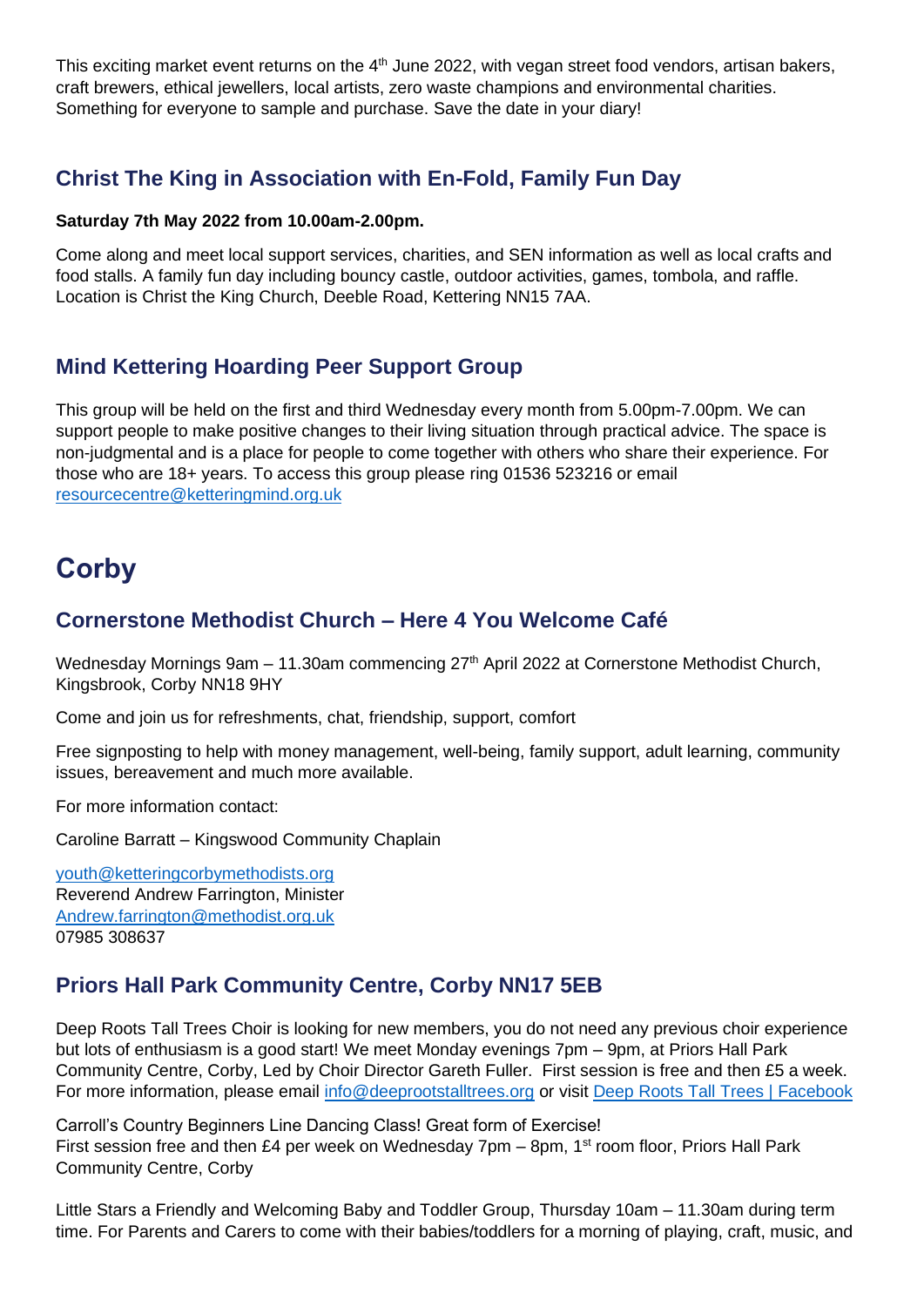chat. Booking essential at: stmarysweldon.org any queries please contact Louise at [louise@stmarysweldon.org](mailto:louise@stmarysweldon.org)

Rugby Stars every Sunday for children aged 2 to 7 years of age, fun and safe introduction to rugby, teaching fundamental rugby skills whilst helping children to become confident team players in an environment they can have tremendous fun! To find out more information and to book please email [info@rugbystars.co.uk](mailto:info@rugbystars.co.uk) call 07838 165 042 or visit Home - Rugby Stars - [Rugby For Tots and Children](https://www.rugbystars.co.uk/)  [aged 2 to 7 years!](https://www.rugbystars.co.uk/)

For more activities at Priors Hall Community Centre, please visit [Priors Hall Park Community Centre |](https://www.facebook.com/PHPCommunityCentre/)  [Facebook](https://www.facebook.com/PHPCommunityCentre/)

#### <span id="page-19-0"></span>**What's on at Corby Library in May?**

Weekly Events

Monday 2pm – 3pm Baby Time Under 1's Bookable (School Term Time Only) Tuesday 9.30am – 12 Blue Badge Support (Appointment only) Tuesday 2pm – 4pm Canasta Group – (Fortnightly) Wednesday 2pm – 5pm Blue Badge Support (Appointment only) Thursday 9.30am – 10am Rhyme Time – under 5's Bookable Thursday 11.30am – 12.00 Rhyme Time – under 5's Bookable Thursday 2pm – 4pm Knit and Natter Group Friday 10.30am – 11.30am Story Time – Under 5's Bookable (School Term Time Only) Friday 2pm – 5pm – Blue Badge Support (Appointment only) Saturday 10.30am – 12.00 Family Activities See Below



### <span id="page-19-1"></span>**Jubilee and Pole Fair Events at Corby Library**

Jubilee Activities at Corby Library

Saturday 21<sup>st</sup> May Queens's Jubilee Family Craft, 2pm - 3pm. Bookable Saturday 28<sup>th</sup> May Family Craft – Royal Fireworks, 10.30am – 11.30am, Bookable Wednesday 1st June Family Craft – Royal Party Poppers, 10.30am -11.30am, Bookable Saturday 4<sup>th</sup> June Family Fun and Games, 11am - 3pm, Drop In

Pole Fair Activities at Corby Library

Saturday  $7<sup>th</sup>$  May Family Craft – Fire Breathing Dragon, 10.30am – 11.30am, Bookable Saturday 14<sup>th</sup> May Meeting the Vikings of Mercia! TBC – Please ask at Library Desk Wednesday 18th May Human Library – Pole Fair Tales TBC – Please ask at Library Desk Saturday 21<sup>st</sup> May Pole Fair Screening and Q&A Session, 10.30am – 12, Drop In Saturday 28<sup>th</sup> May Pole Fair Family Craft Session, 2pm - 3pm

Extras this month in May

Monday 2<sup>nd</sup> May (Ask at Desk about joining) Adult Reading Group Wednesday 18<sup>th</sup> May TBC 2pm – 4pm (Ask at Desk about taking part) Human Library – Pole Fair Past and Present (TBC Please ask at desk to confirm date) Wednesday 25th May (Ask desk about joining) Sounds Reads Group Saturday Children's Crafts AM Sessions 10.30am – 12.00 and PM Sessions 2pm – 3pm